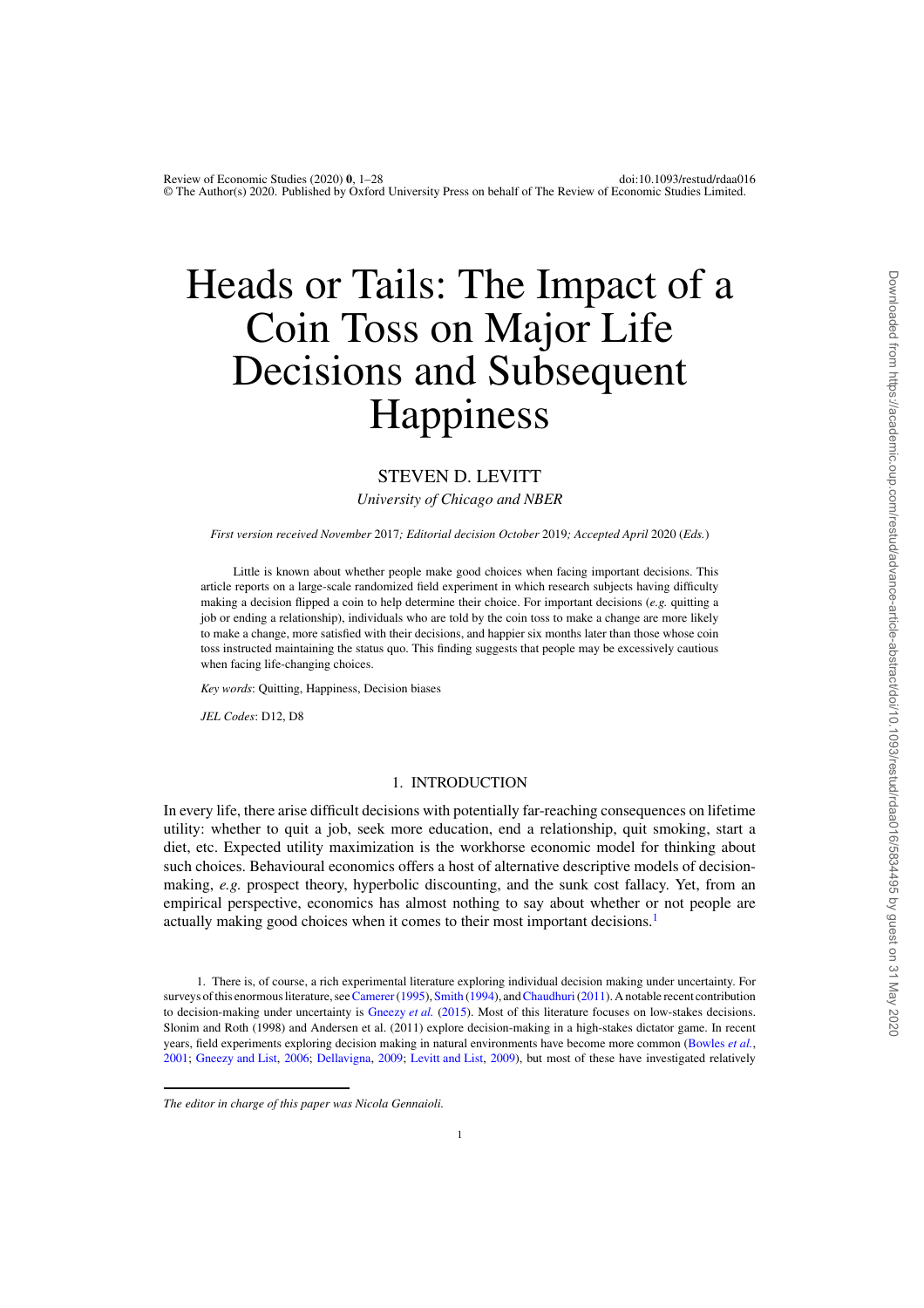One reason that so little is known about these important decisions is that researchers do not generally have the power to randomize people into treatments that compel them to, say, quit their jobs or leave their spouses. Even if it were possible to choose 1,000 married couples from the general population and randomly force 500 of those couples to divorce, it would not be particularly informative. Such a study would tell us about the average treatment effect of divorce. What we really care about, however, is the impact on the *marginal* decision maker. It would not be surprising if getting a divorce would have a devastating impact on the infra-marginal married person. A much more interesting question is whether divorce, *ex post*, will be the right choice for someone teetering on the edge of ending a relationship.<sup>2</sup>

Even if one found such a group of individuals who are close to indifferent between remaining married and getting divorced, an *ex post* comparison of the happiness of those who do and do not make a change still would not have an easy causal interpretation, because the people who make a change will systematically differ from those who do not on many dimensions. To convincingly answer the question, a researcher would not only need to find large numbers of these marginal individuals, but also, through some sort of randomization, influence their important life choices.

That is what I do in this study. I created a website called FreakonomicsExperiments.com. On the website, individuals who are having a difficult time making a life decision are asked to answer a series of questions concerning the decision they are struggling with. Users are presented with a wide range of questions to choose from (see Supplementary Appendix A for the full set of questions offered) or invited to create their own question. One choice (*e.g.* "go on a diet") is assigned to heads and the other choice (in this case "don't go on a diet") is assigned to tails. The outcome of the coin toss is randomized and the user is shown the outcome of the coin toss. The coin flippers are then re-surveyed two and six months after the initial coin toss. Additionally, prior to the randomization, coin flippers are encouraged to identify a third party (a friend or family member) to verify their outcomes. The third parties are also surveyed two and six months after the coin toss.

While it might seem implausible that anyone would come to such a website and flip a coin, much less follow the dictate of the coin toss, the results obtained speak to the contrary. In the year of data collection, over 20,000 coins were flipped. A number of results emerge from the analysis.

First, two months into the study participants show a bias towards the status quo, in the sense that people report making a change less frequently than they predicted they would before the coin toss. Six months after the coin toss, however, this bias is gone.

Second, those who report making a change in follow-up surveys are substantially happier than those who do not make a change, and they are more likely to say they would make the same decision if they were to choose again. This is true for virtually every question asked both two and six months later. This correlation does not, of course, necessarily imply causality. Those who make a change differ from those who do not make a change on many dimensions.

Third, the outcome of the coin toss appears to influence the actions taken. Those who flipped heads were approximately 25% more likely to report making a change than those who got tails. The coin toss had a roughly equal impact on decisions across the entire range of self-stated *ex ante* likelihoods of making a change (*i.e.* the coin toss matters whether before the toss the coin-flipper says he/she has a 20%, 50%, or 90% likelihood of making the change). The coin toss was roughly equally influential on men and women, the old and the young, and across income levels. The coin

minor decisions [*e.g.* what quality of baseball card to offer (List, 2002), whether to respond to a solicitation letter from a charity (Falk, 2007), and when to make mail-order catalogue purchases (Anderson and Simester, 2003)].

<sup>2.</sup> To answer questions like that, previous research has typically had to rely on correlational studies (*e.g.* Kalmijn *et al.*, 2009; Pedersen and Schmidt, 2014) or natural experimental variation (*e.g.* Gruber and Mullainathan, 2005; Meier and Stutzer, 2007), with the usual challenges to causal inference.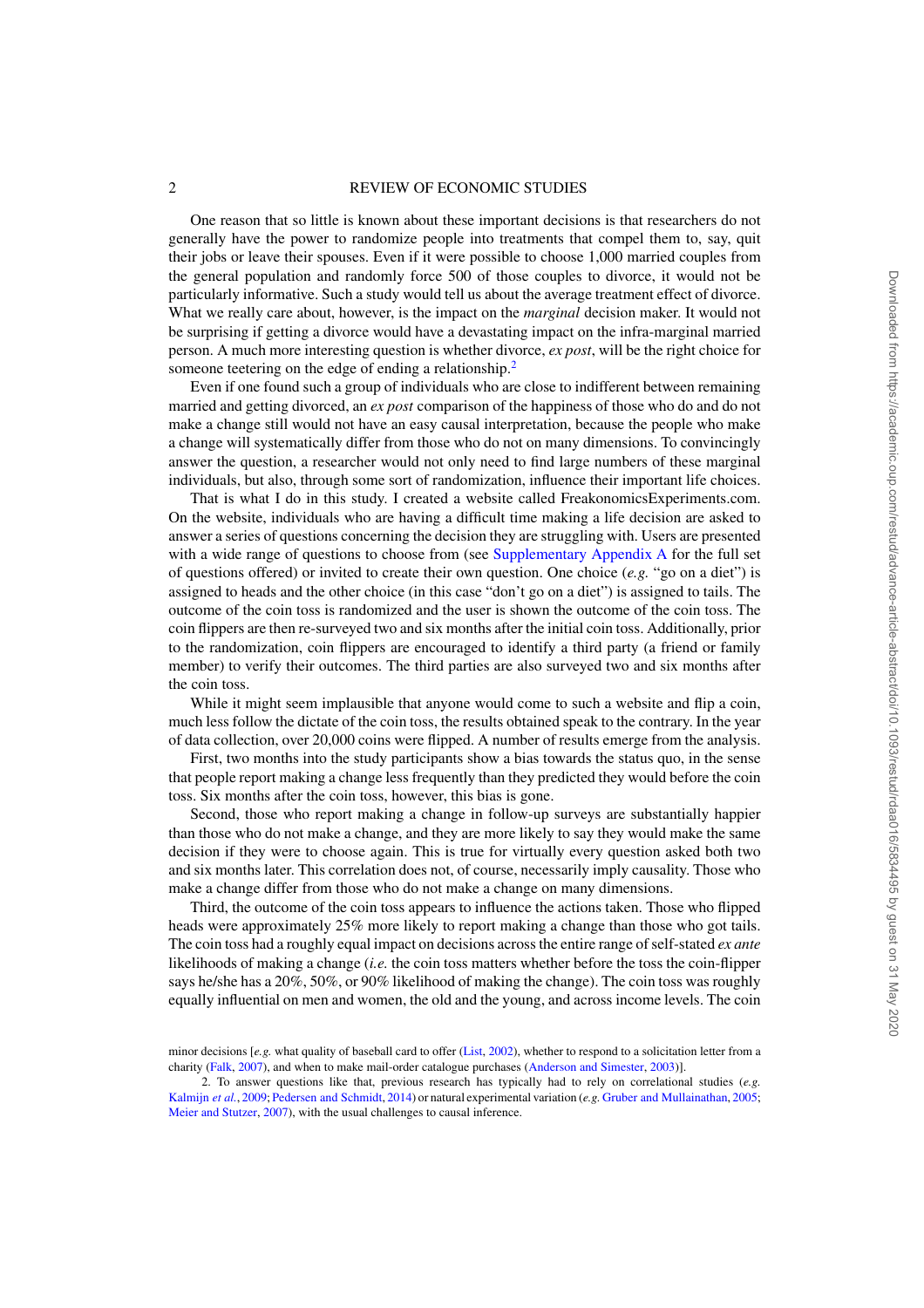toss, not surprisingly, had the biggest impact on relatively unimportant decisions like whether or not to go on a diet, but also influenced much more important choices like job quitting and ending relationships. The coin toss only influenced decisions made within the first two months of the coin toss; later changes were unrelated to the outcome of the toss.

Fourth, when it comes to "important" decisions (*e.g.* job quitting, separating from your husband or wife), making a change appears to be not only correlated with increased self-reported happiness, but also causally related, especially six months after the coin toss.<sup>3</sup> Those who were instructed by the coin toss to make a change were both more likely to make the change (as noted above) and, on average, report greater happiness on the follow-up surveys. This finding is inconsistent with expected utility theory; those who are on the margin should, on average, be equally well off regardless of the decision they make. This result provides strong empirical support for the notion of a status quo bias (Samuelson and Zeckhauser, 1998; Kahneman *et al.*, 1991). There is suggestive evidence that the coin toss outcome on "less important" decisions (*e.g.* going on a diet, dying one's hair, quitting a bad habit) influences future happiness in a similar, but more muted, fashion.

Fifth, for all decisions—not just the most important ones—there appears to be a causal impact of making a change on how satisfied the subject is *ex post* with the decision. Those who were instructed to make a change by the coin toss are substantially more likely to report that they made the correct decision and that they would make the same decision again if given the chance.

All of these results are subject to the important caveats related to using self-reported happiness as a proxy for utility, a research subject pool that is far from representative, potential sample selection in which coin flippers complete the surveys, and responses that might not be truthful. I consider a wide range of possible sources of bias and where feasible explore these biases empirically, concluding that it is likely that the first-stage estimates (*i.e.* the effect of the coin toss on decisions made) represent an upper bound. There is less reason to believe, however, that there are strong biases in the 2SLS estimates (*i.e.* the causal impact of the decision on self-reported happiness).

The structure of the remainder of the article is as follows. Section 2 describes in greater detail the experiment and how it was carried out. Section 3 reports the results of the experiment. Section 4 explores how a variety of potential biases might influence the inferences drawn from the study and also considers how likely those biases are to be important. Because this study differs in substantial ways from standard experimental interventions by economists, the issues of bias that arise are not the typical ones economists are used to thinking about. Section 5 concludes.

#### 2. EXPERIMENTAL DESIGN

The experiment was carried out online at the website www.FreakonomicsExperiments.com.<sup>4</sup> Users who arrived at the site were greeted with the home page shown in Figure 1, which offered

4. For a further description of the experiment and preliminary results, written for a popular audience, see Dubner and Levitt (2014).

<sup>3.</sup> Richard Easterlin was one of the first economists to be widely recognized for work with self-reported happiness data, and since his contribution in 1974 on the link between income and subjective happiness many others have made use of such data. Dolan *et al.* (2008) and Frey and Stutzer (2002) provide overviews of the use of self-reported happiness data in the economics literature. Additional applications of happiness data in the field are outlined by Di Tella and Macculloch (2006) who conclude that, treated with caution, the data have the potential to add value to empirical work. Researchers differ in their level of optimism regarding the validity of such data—Kahneman and Krueger (2006) note that the cleanest use of self-reported happiness data would "avoid effects of judgment and of memory as much as possible" but acknowledge that subject to these limitations such data can add important contributions to the field, while Bertrand and Mullainathan (2001) offer skepticism in noting that the use of a dependent variable that relies on self-reported happiness data can be problematic because "the measurement error appears to correlate with a large set of characteristics and behaviours."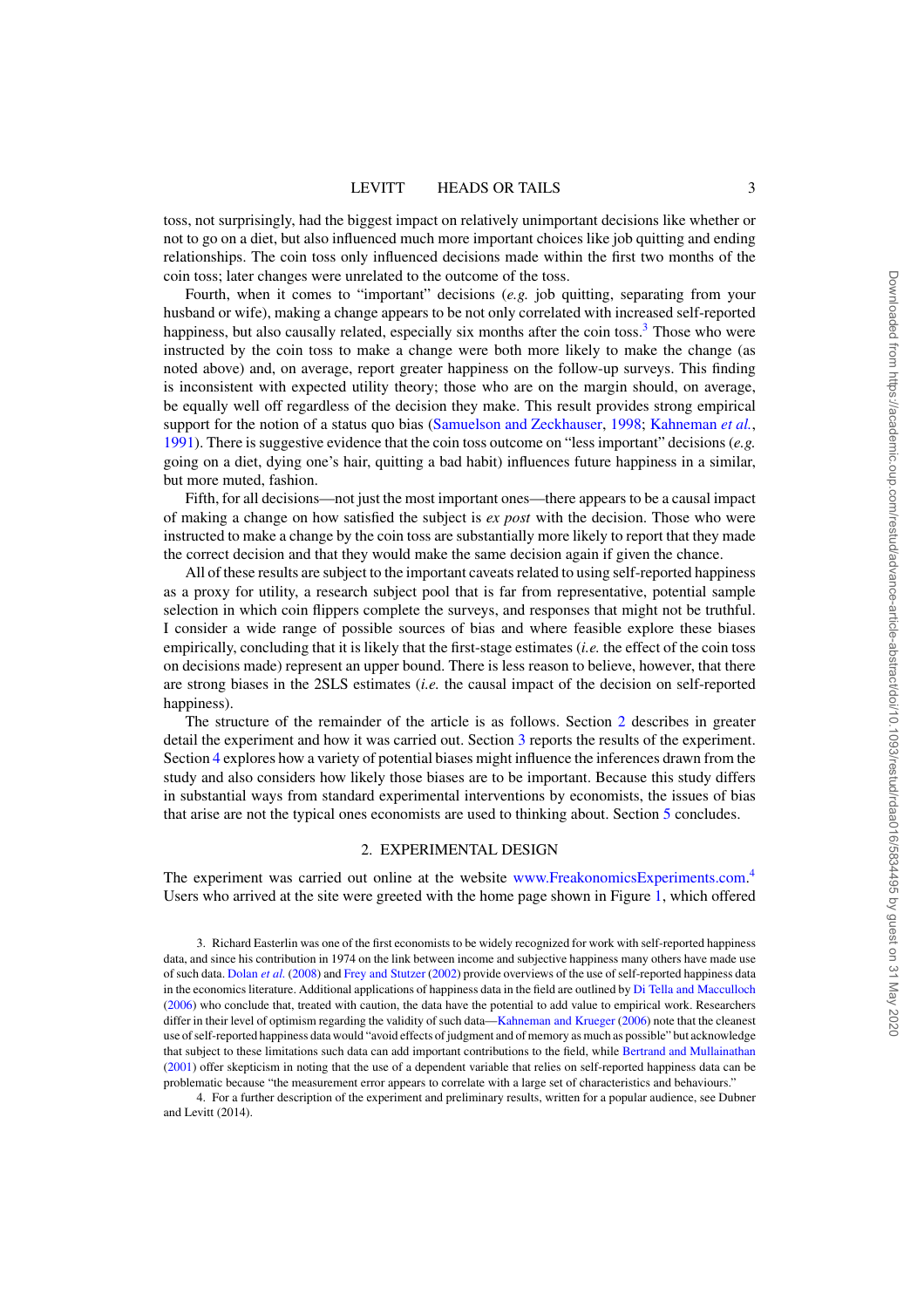#### **FREAK® NUMICS EXPERIMENTS**

25,816

## Have a problem? We can help.



Figure 1 Website home page.

to help people make decisions through the use of a coin flip. Those individuals who clicked "Learn More" saw the screen-shot presented in Figure 2. If they proceeded further, they were shown a menu of life decisions over which to flip a coin from which they could choose; they were also given the option of designing their own customized question. After selecting a question relevant to their particular dilemma, subjects filled out a short survey that collected basic demographic data, asked them to rate their current level of happiness, probed them about the decision they were having trouble making, and gave them the opportunity to identify a third party, typically a friend or family member, who could be surveyed in the future regarding their decision.<sup>5</sup> Approximately 30% of subjects provided the name and email address of a third party. This sub-sample of the data is of particular interest for two reasons. First, naming a third party may signal greater commitment to following the coin toss. Second, the existence of a third party provides an independent source of information to verify later participant responses, as well as a source when the subject fails to respond to follow-up surveys.

The participants were then led to a page where a simulated coin tied to a randomizing algorithm was flipped and came up either heads or tails.<sup>6</sup> Subjects were reminded of what action the coin toss directed them to take, and if the coin toss said to make a change, they were encouraged to

5. Users were also shown, at random, a fact relevant to the decision they were about to make. For instance, those pondering whether to quit their job were told either "The number of job openings is on the rise—up by nearly 70% since 2009" or "Workers who dislike their jobs report lower levels of wellbeing than the unemployed. In fact, 81% of the unemployed report that they are happy every day compared to only 69% of the unhappily employed." There are no statistically significant differences in actions associated with having seen different facts.

6. Before the coin toss took place, subjects were asked how likely they were to make the change. If subjects indicated that they were very likely or very unlikely to make a change, they were taken to a page telling them that it seemed like they had already made up their mind. Those subjects then had the option of proceeding to the coin toss or exiting. All users were given the choice of having their outcome determined by a single coin toss, or could opt for a "best two out of three." Approximately 56% of users chose the "two out of three" option. In terms of subsequent behavior,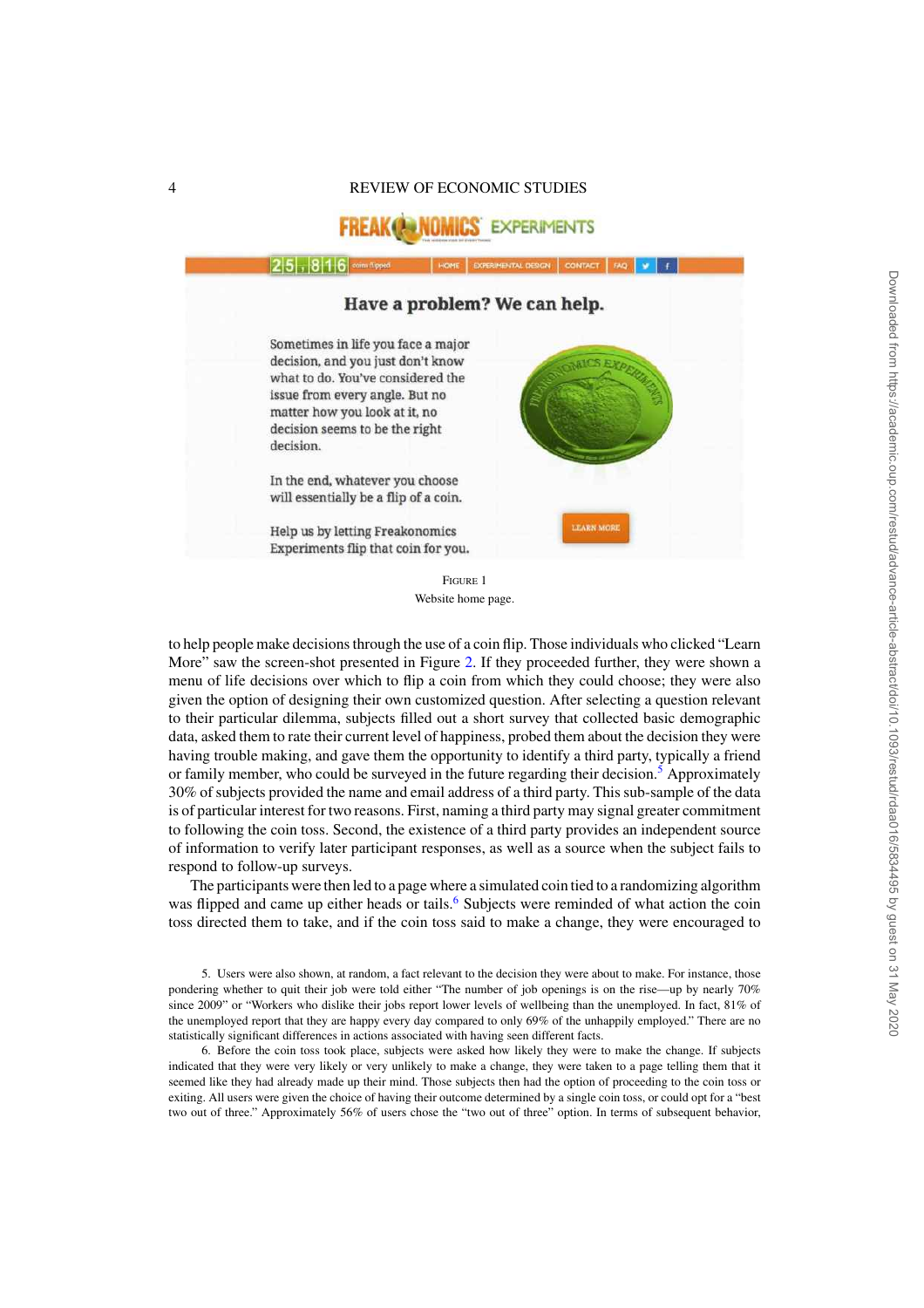#### LEVITT HEADS OR TAILS 5



Figure 2 What potential study participants saw when they clicked "Learn More".

make that change within the next two months. In those cases where the coin toss said don't make a change, the subjects were told to maintain the status quo for at least the next two months (*e.g.* if the coin toss said not to quit one's job, the subjects were asked to remain at the job for at least two months). In most, but not all cases, heads was associated with making a change and tails was associated with maintaining the status quo. For simplicity in exposition, I refer to heads in what follows as meaning that the coin toss recommended a change.

Subjects were aware that they were part of an experiment and were required to explicitly give their informed consent. Both the subjects and the third parties provided by the subjects were then surveyed two and six months after the coin toss. Survey reminders were sent via email and included a link to an online survey site where the follow-up surveys were done. In order to encourage survey completion, those who filled out the surveys were provided with small gifts that took the form of exclusive content from Freakonomics podcasts. It should be noted, however, that I intentionally made it difficult for subjects to determine the precise objective of the study. Subjects were told that their participation would "help us gain important insights into decision-making." The initial survey, prior to the coin toss, asked many questions about motivations and feelings surrounding the decision. The follow-up surveys also asked a number of questions unrelated to the actual purpose of the study.

The website FreakonomicsExperiments.com was launched on 23 January 2013. Recruiting was done through a variety of online and traditional media avenues including reddit.com, the Freakonomics podcast, the Freakonomics blog, Marginal Revolution, and articles published in The Financial Times and Forbes. Data collection at the site remained active for roughly a year, after which a scaled down version of the site remained operational, but all survey activity ended.

there are no clear differences between those who went for the single coin versus best of three option. In what follows, I use the shorthand of a coin toss to refer to both of these options.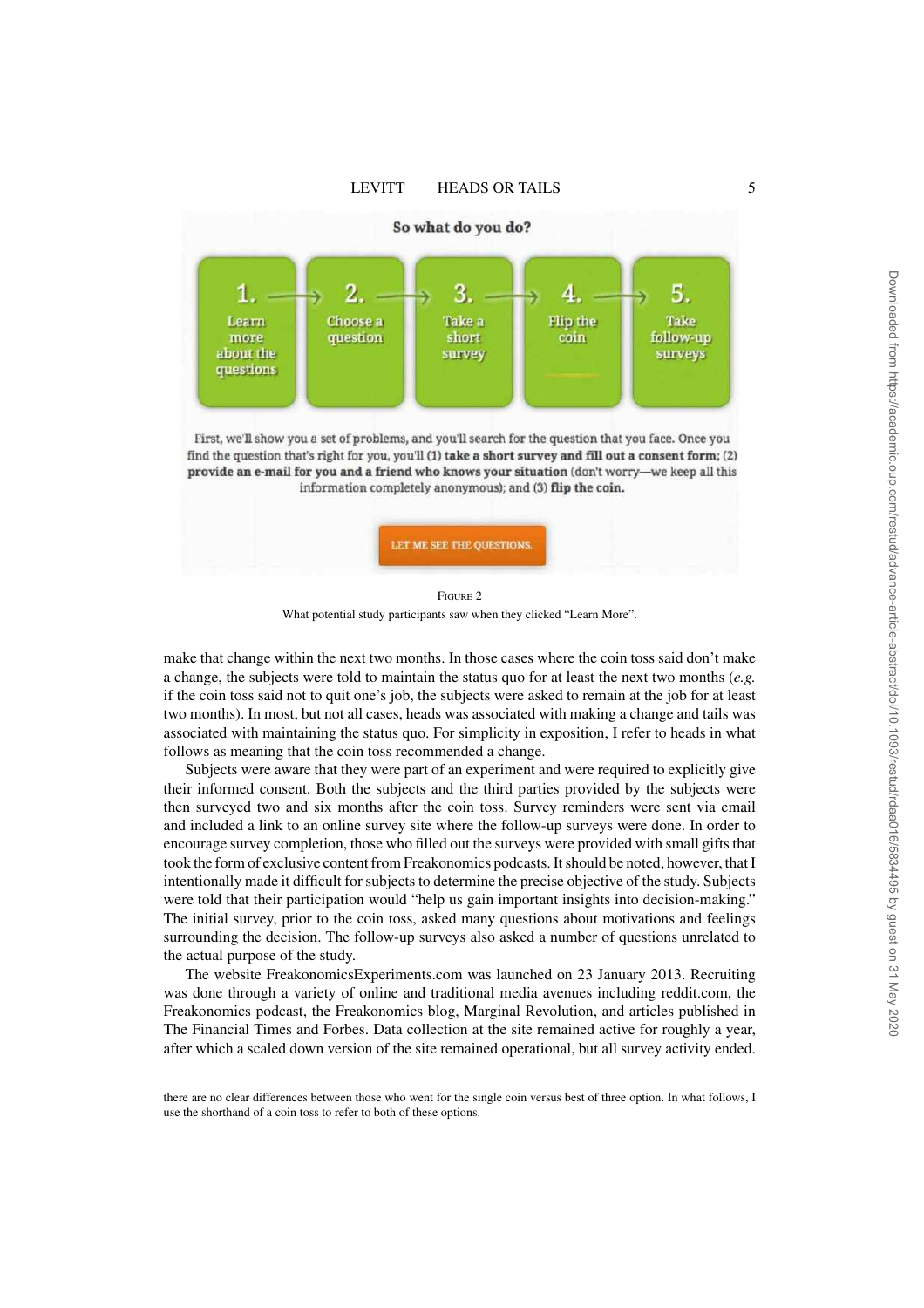| TABLE 1             |
|---------------------|
| Question attributes |

| <b>Question</b>                       | <b>Number</b><br>of tosses | Important?<br>question? | <b>Choice between action</b><br>and Status Quo? |
|---------------------------------------|----------------------------|-------------------------|-------------------------------------------------|
| Should I quit my job                  | 2,186                      | Yes                     | Yes                                             |
| Should I break up                     | 1,686                      | Yes                     | Yes                                             |
| Should I go back to school            | 1,203                      | Yes                     | Yes                                             |
| Should I start my own business        | 893                        | Yes                     | Yes                                             |
| Should I move                         | 762                        | Yes                     | Yes                                             |
| Should I quit smoking                 | 499                        | Yes                     | Yes                                             |
| Should I have a child                 | 415                        | Yes                     | Yes                                             |
| Should I propose                      | 220                        | Yes                     | Yes                                             |
| Should I retire                       | 120                        | Yes                     | Yes                                             |
| Should I adopt                        | 42                         | Yes                     | Yes                                             |
| Create your own question              | 3,485                      | N <sub>0</sub>          | N <sub>0</sub>                                  |
| Should I splurge                      | 1,491                      | N <sub>0</sub>          | Yes                                             |
| Should I go on a diet                 | 1,134                      | N <sub>0</sub>          | Yes                                             |
| Should I break my bad habit           | 984                        | N <sub>0</sub>          | Yes                                             |
| What should I major in                | 959                        | N <sub>0</sub>          | N <sub>o</sub>                                  |
| Should I get a tattoo                 | 876                        | N <sub>0</sub>          | Yes                                             |
| Should I try online dating            | 699                        | N <sub>0</sub>          | Yes                                             |
| What college should I go to           | 656                        | N <sub>0</sub>          | N <sub>0</sub>                                  |
| Should I join a gym                   | 630                        | N <sub>0</sub>          | Yes                                             |
| Should I dye my hair                  | 514                        | N <sub>0</sub>          | Yes                                             |
| Should I sign up for a running event  | 431                        | N <sub>0</sub>          | Yes                                             |
| Where should I move to                | 425                        | N <sub>0</sub>          | N <sub>0</sub>                                  |
| Should I grow facial hair             | 424                        | N <sub>0</sub>          | Yes                                             |
| Should I quit drinking                | 401                        | N <sub>0</sub>          | Yes                                             |
| Should I ask for a raise              | 385                        | N <sub>0</sub>          | Yes                                             |
| Should I start volunteering           | 364                        | No                      | Yes                                             |
| Should I rent or buy                  | 295                        | N <sub>0</sub>          | N <sub>o</sub>                                  |
| What school should I send my child to | 130                        | N <sub>0</sub>          | N <sub>0</sub>                                  |
| Should I get a roommate               | 106                        | N <sub>0</sub>          | Yes                                             |
| Which house should I buy              | 96                         | No                      | N <sub>0</sub>                                  |

*Notes:* This table presents summary information by question. The first column displays the number of coins tossed for each question. The second column indicates whether the question is considered an important question, where important questions are displayed in the top panel of the table. The third column indicates whether a question represents a choice between action or maintaining one's status quo (Yes) as opposed to a choice between two possible actions (No).

During the time of the study, there were approximately 165,000 unique visitors. Roughly 23,500 coin tosses took place. Excluded from the analysis are coin tosses with technical problems (primarily as a result of the user providing a faulty email address), leaving 22,511 usable coin tosses.

The distribution of these coin tosses across questions is presented in Table 1. Questions are divided into two categories corresponding to the importance of the decision for a person's life. This classification is based on a survey of individuals who were not participants in the original experiment.<sup>7</sup> I use this classification to aggregate questions later in the article. "Important" questions are listed first in the table, followed by "less important" questions. Of the important questions, the single most popular was "Should I quit my job?" which attracted 2,186 coin tosses. The other "important" questions which yielded more than 1,000 coin flips were "Should I break up

7. These raters were asked to rate the importance of each life decision on a scale from 1 to 5. The correlation in rankings across individuals is quite high, with an average pairwise correlation of 0.707. The cutoff between "important" and "less important" is by necessity somewhat arbitrary. There was a large gap in ratings between "Should I move?" (average rating of 3.45) and "Should I go on a diet?" (average rating of 3.0), so I divided the sample there. The central findings of the paper are reproduced if instead a continuous measure of importance is utilized.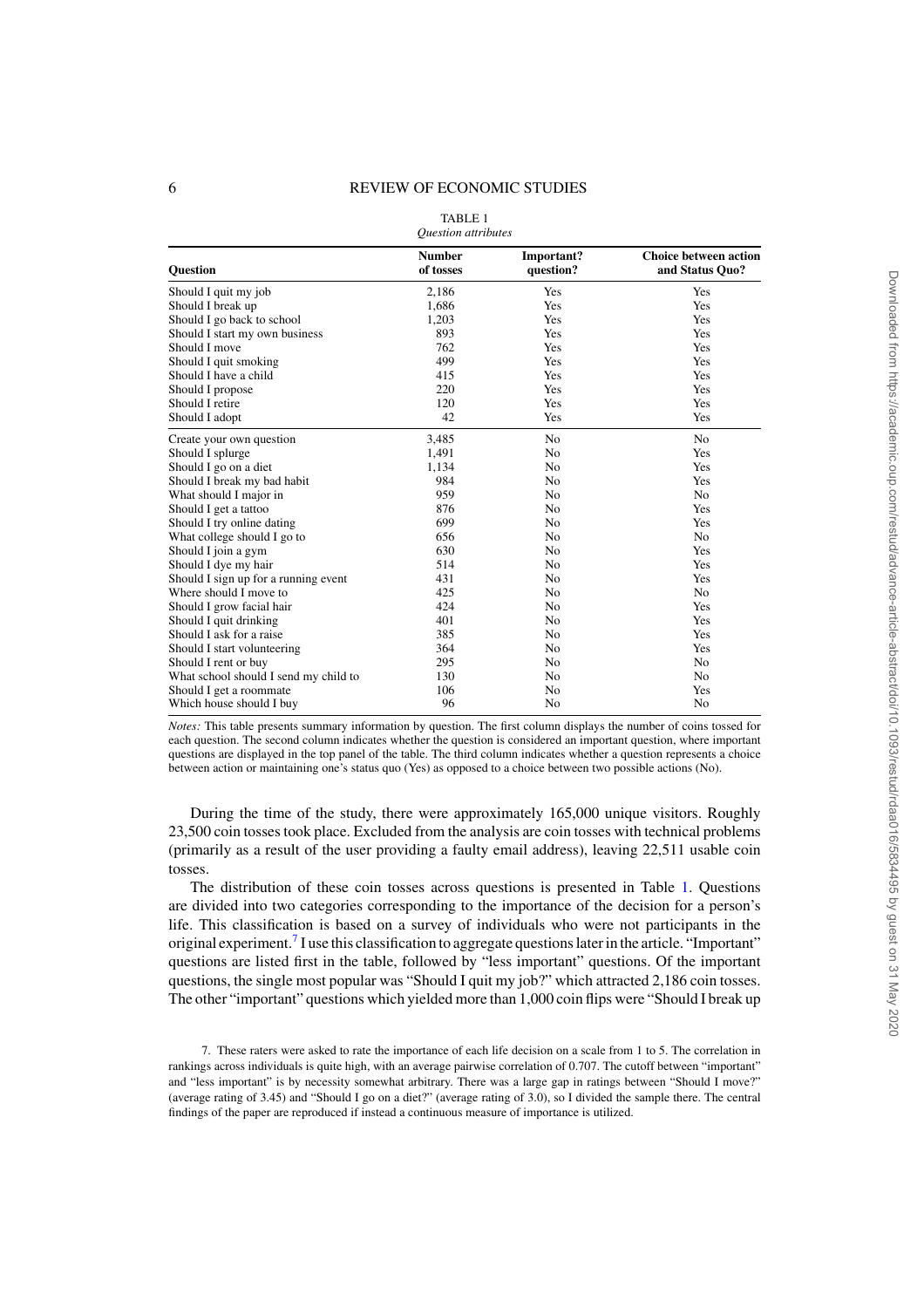with my significant other?" and "Should I go back to school?" Among "less important" questions, over 3,000 individuals created their own questions. I mostly ignore these questions in the analysis that follows. Other popular choices related to splurging and going on a diet.

Online surveys of both the participants and the third parties were conducted two and six months after the coin toss. The surveys of coin flippers reminded the recipient which question had led to a coin being tossed (but did not remind them of the outcome of the coin toss), and then asked, among other questions, (1) whether an action had been taken since the coin toss and (2) about his/her overall happiness level and the degree of satisfaction with the specific decision on the coin toss question. Third parties were asked a parallel set of questions, appropriately rephrased.<sup>8</sup> For questions where a decision was essentially permanent (*e.g.* quitting a job), subjects were asked whether they had taken the action. On topics for which a change was potentially temporary (*e.g.* attempting to quit smoking which might succeed or fail), we asked subjects whether the attempt had been made.

Figure 3 reports the degree of success in obtaining follow-up surveys. There is at least one completed survey from roughly 58.34% of the coin flippers who did not name a third party. Those who named a third party before the coin toss were more likely (77.39%) to complete at least one survey, consistent with the conjecture that naming a third party signals commitment to the experiment. Adding in the surveys filled out by the third parties, I have at least one follow-up survey for 83.57% of the coin flippers who named a third party. Response rates were higher for the two-month survey (a total of 13,935 completed surveys) than the six-month survey (8,159 completed surveys). Throughout the analysis, except where noted, I analyse the two-month and six-month samples separately.

#### 3. RESULTS

There are two questions of primary interest: (1) Did the coin toss influence behaviour? and (2) What can be learned about the impact of choices on subsequent happiness? I begin with an analysis of the first question before turning to the second question. In this section, I simply report the data generated by the experiment and the treatment effects that arise from those data. There are many potential sources of bias that might arise as a result of survey non-response and untruthful responses on the part of subjects. I defer careful consideration of these potential biases to Section 4.

#### 3.1. *Did the outcome of the coin toss influence behaviour?*

Figure 4 presents data on the rate of coin toss adherence among survey respondents. The green bars correspond to two-month responses; blue represents data from the six-month survey. The values reported in the columns are the percentage of coin flippers whose actions correspond to the dictate of the coin toss, *i.e.*, making a change if heads came up and maintaining the status quo if tails was the outcome.<sup>9</sup> If the coin toss has no impact on behaviour, then 50% of the actions taken should match the coin's dictate. The first two bars in Figure 4 reflect data from all coin tosses. After two months, roughly 63% of the respondents' actions match the recommendation of the coin toss. This implies that 13% of all actions were affected by the coin toss, *i.e.*, that someone

<sup>8.</sup> Third parties were only asked about the general happiness level of the coin flipper, not about the specific choice (*e.g.* if the coin flipper could go back in time and make the decision again, would they make the same choice). *Ex post*, this is a research design decision that I regret.

<sup>9.</sup> For those cases where I have survey responses from both the coin flipper and the third party, and they disagree as to what action was taken, I use the stated action of the coin flipper.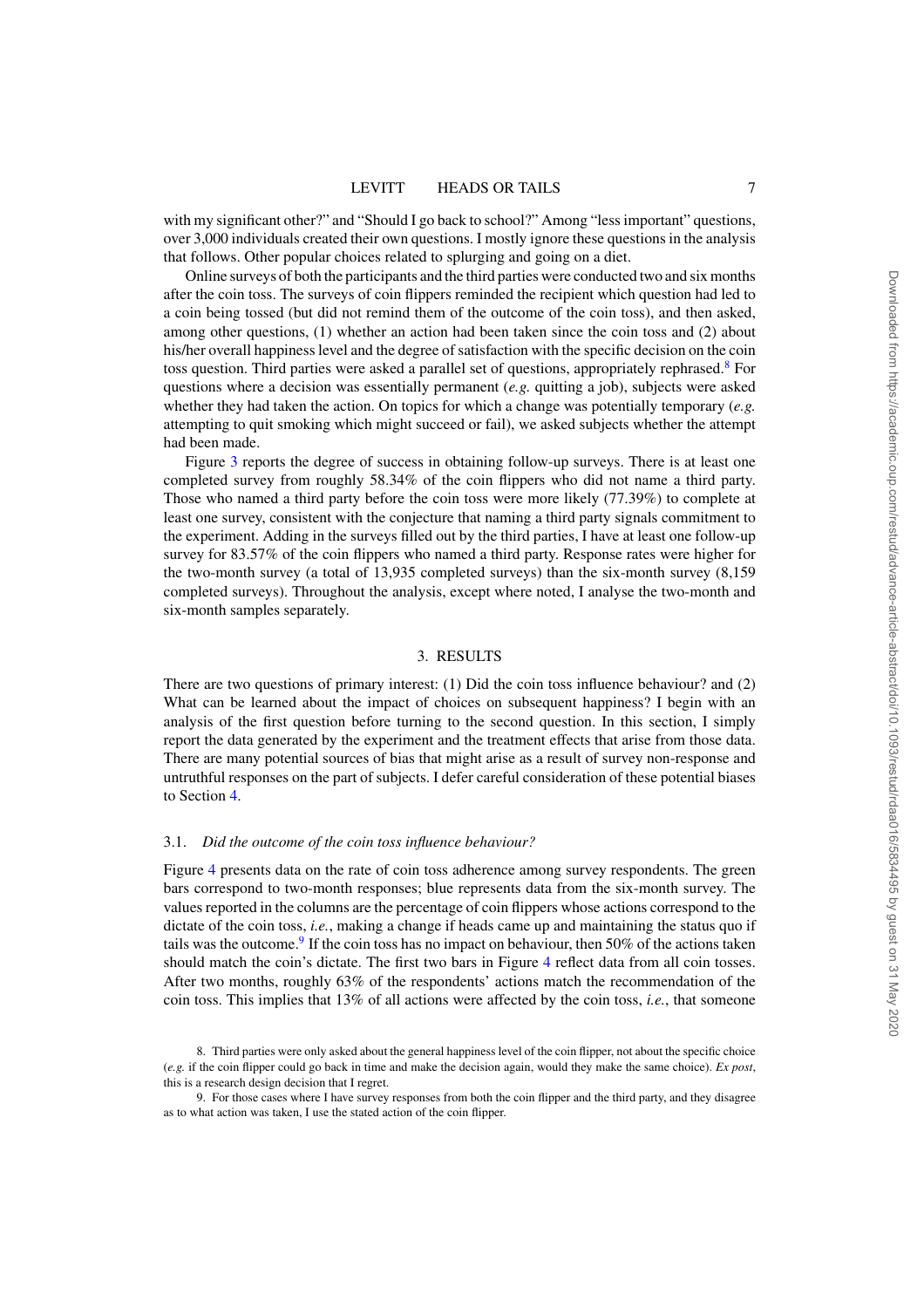

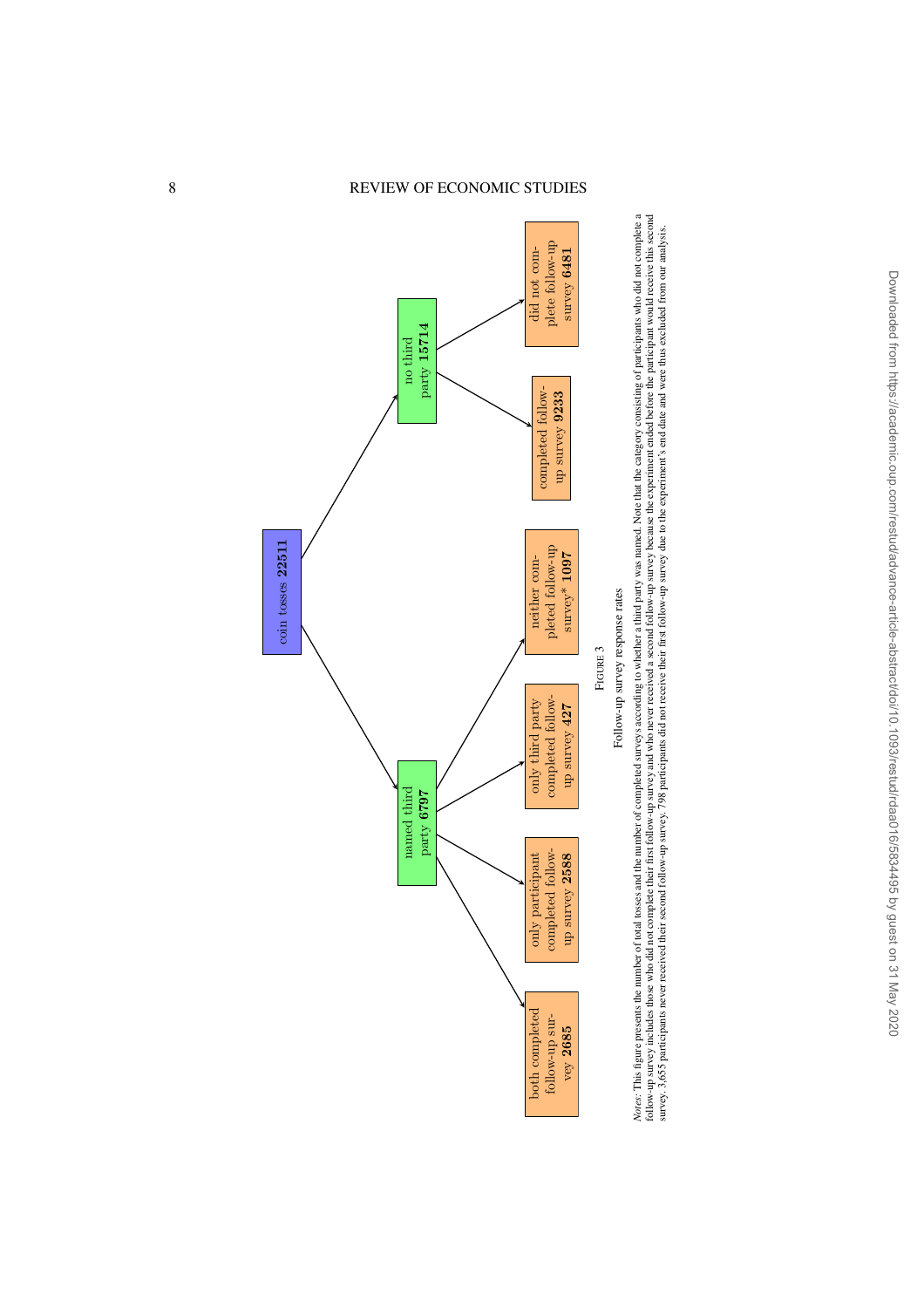#### LEVITT HEADS OR TAILS 9





*Notes:* This figure presents coin toss adherence based on two- and six-month survey responses. The vertical axis reflects the percent following the coin toss. The horizontal axis categorizes response rates by question type and survey.

who got heads was 26 percentage points more likely to have made a change than someone who got tails. The corresponding numbers, here and in the remainder of the article, are slightly lower at six months. This implies that some part of the impact of the coin toss is to accelerate changes that would have happened anyway, but at a later date.<sup>10</sup>

The next two sets of columns in Figure 4 divide the sample between "important" and "less important" questions, as defined above. On "important" questions, the rates of reported coin-toss adherence are much lower than for the full sample (56.1% at two months;  $55.8\%$  at six months), but still above 50%. For "less important" questions, more than 67% of the subjects report following the coin toss at two months. The final two sets of columns parse the data according to whether the coin says to make a change or recommends maintaining the status quo. At two months, there is a bias towards the status quo. Only half of the respondents told to make a change do so, whereas 75% of those told to maintain the status quo do so. At six months, roughly 60% of participants follow the coin toss whether it comes up heads or tails.

Prior to the coin toss, participants were asked to report how likely they believed they were *ex ante* to take the action associated with their coin toss, *e.g.*, to propose to their significant other. They were given a menu of choices ranging from 0% to 100% at 10% intervals.<sup>11</sup> Figure 5 plots the impact of the coin toss as a function of these *ex ante* likelihoods. The horizontal axis

10. The fact that 13% of actions were affected by the coin toss has several implications. First, as hypothesized earlier, it indicates that many people are on the margin when making a decision. More interestingly, it means some people would prefer to give up control of their decision-making, even to something as arbitrary as a randomization device. One potential mechanism could be regret aversion—regret is a product of decisions that one has control over, so by giving up control, one minimizes regret.

11. The average predicted probability of taking the action across the research subjects was 41.94%. 8.38% predicted that there was no chance of changing; 2.58% thought they would change for sure. The most popular response was 50%.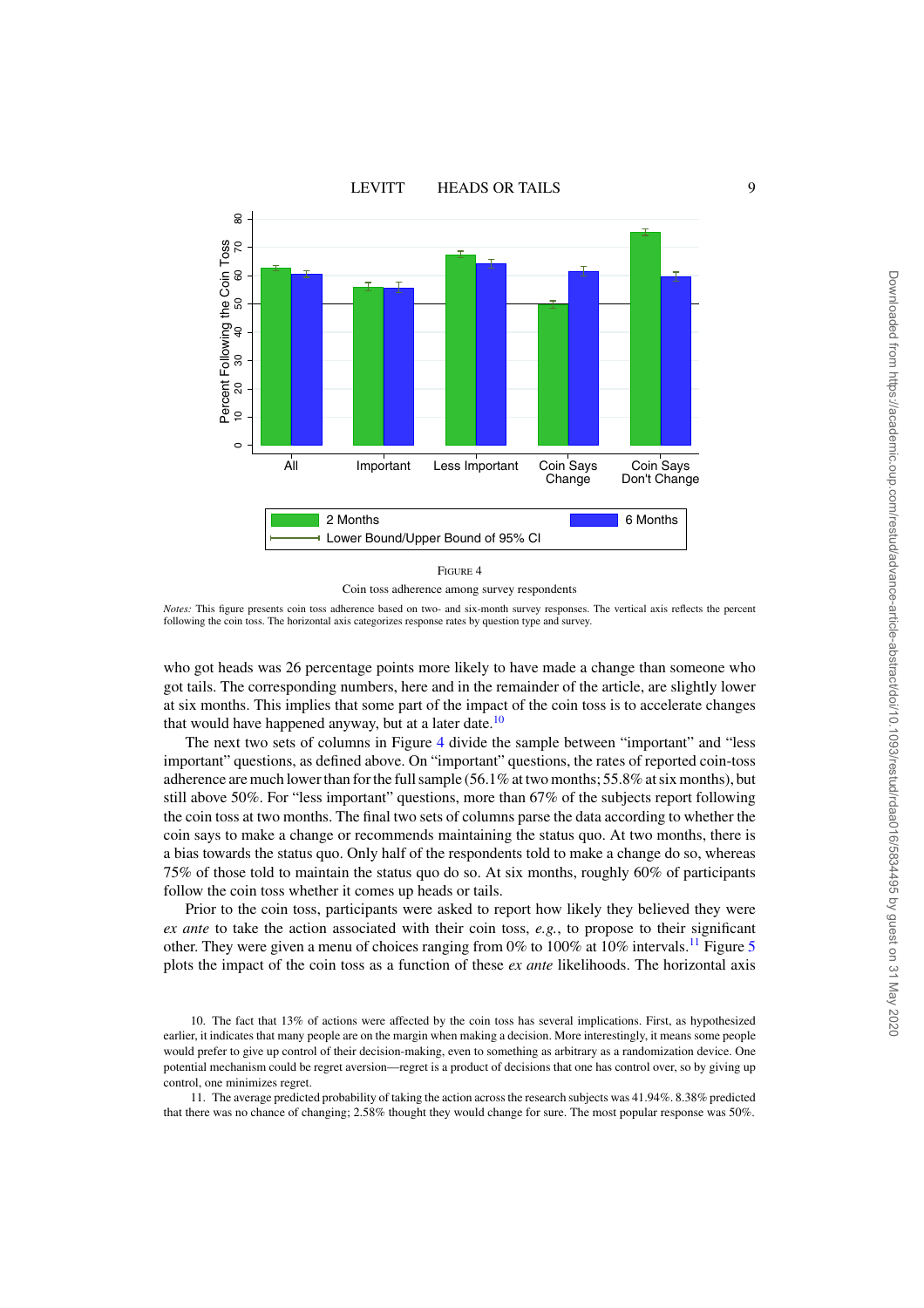

Figure 5

Likelihood of taking action as a function of ex ante stated probabilities, two-month survey

*Notes:* This figure presents the percent of participants who make a change by the two-month survey mark according to their stated probability of changing and the result of the coin flip. The vertical axis reflects the percent of respondents who reported making a change.<br>The horizontal axis groups respondents according to to their stated ex ante likel according to whether the coin came up heads (make a change) or tails (no change).

corresponds to the participants' stated likelihood of taking an action, prior to tossing the coin. The vertical axis is the percentage of subjects who report taking the action on the two-month survey. The two lines plotted in the figure correspond to those whose coin tosses came up heads and tails respectively. A number of insights emerge from the figure. First, the outcome of the coin toss exerted influence across the entire distribution of *ex ante* probabilities. This can be seen in the fact that the line corresponding to heads is above the line for tails across the entire span of the graph by an average of roughly 20 percentage points. The coin toss had the smallest impact (*i.e.* the two lines are closest together) when the self-proclaimed likelihood of a change was small. A second fact that emerges from the figure is that the lines in the graph slope upward, meaning that the *ex ante* probabilities are correlated with actual actions. The predictions by the subjects are not particularly accurate, however, as the slopes of the lines are well below the 45 degree line. A non-trivial share of those who said that they would take a particular action (or non-action) with certainty did the opposite. Finally, there is some evidence of a bias towards inaction in the two-month survey data. Since roughly half the participants got heads and half tails, the overall likelihood of taking the action falls halfway between the two lines in the figure. For *ex ante* probabilities above 30%, the actual rate at which the action is taken is less than was predicted by the individuals. The gap is most extreme among those who predicted they would make a change with 100% certainty. In fact, only about 80% of those participants made a change in response to heads, and less than half actually changed when the coin came up tails.

Figure 6 is identical to Figure 5, except that it shows results for the six-month survey rather than the two-month survey. The general patterns observed are similar, with one notable difference. Any evidence of a bias towards inaction has disappeared. Overall, after six months, the action is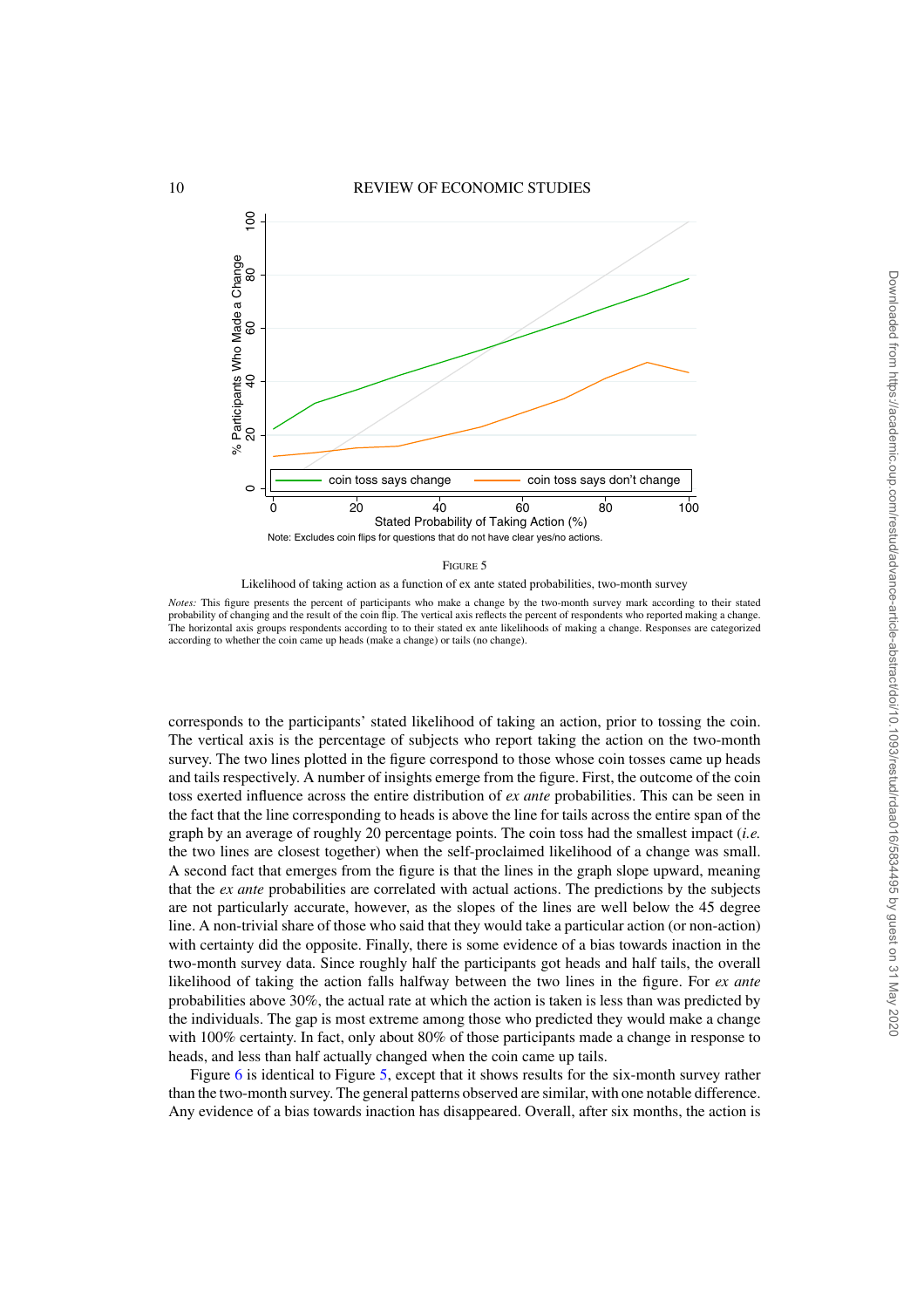

Figure 6 Likelihood of taking action as a function of ex ante stated probabilities, six-month survey

*Notes:* This figure presents the percent of participants who make a change by the six-month survey mark according to their stated probability of changing and the result of the coin flip. The vertical axis reflects the percent of respondents who reported making a change. The horizontal axis groups respondents according to to their stated ex ante likelihoods of making a change. Responses are categorized according to whether the coin came up heads (make a change) or tails (no change).

taken slightly more frequently than predicted *ex ante* by the participants.<sup>12</sup> It should be noted, however, that the *ex ante* probabilities refer to the likelihood of making a change within two months, not within six months.

Figure 7 shows the impact of the coin toss on actions across individual questions. Included in the figure are the results for every question with at least 150 responses. The top portion of the figure reports findings for the questions deemed "important;" the bottom part of the figure corresponds to "less important" decisions. The values reported in the figure are the percentage of all respondents to the two-month survey who report taking the action that corresponds to the coin outcome. With the exception of "Should I move?" which shows no impact of the coin toss, for all the other "important" choices between 55% and 60% of the subjects report following the suggestion of the coin on the two-month survey. Decisions on "less important" questions, as might be expected, are more affected by the coin toss, with the highest compliance rate on "Should I break my bad habit" (over 80%), "Should I go on a diet," "Should I quit drinking," and "Should I try online dating." Supplementary Appendix Figure 1 is identical to Figure 7, except that it shows results for the six-month survey rather than the two-month survey. The patterns are similar.

All of the numbers presented thus far are raw data. Table 2 demonstrates that the impact of the coin toss is both robust to the inclusion of covariates and is highly statistically significant. Each column of Table 2 reports the results of a linear probability model in which the dependent variable is a dichotomous variable corresponding to whether the survey respondent says a change was made. Included as right-hand side variables are the result of the coin toss, how likely the

<sup>12.</sup> Supplementary Appendix Figures 2–5 mirror Figures 5 and 6, but divide the sample into "important" and "less important" questions. The same patterns are present, except that the gap between the lines for "important" questions is smaller throughout because of the reduced influence of the coin toss.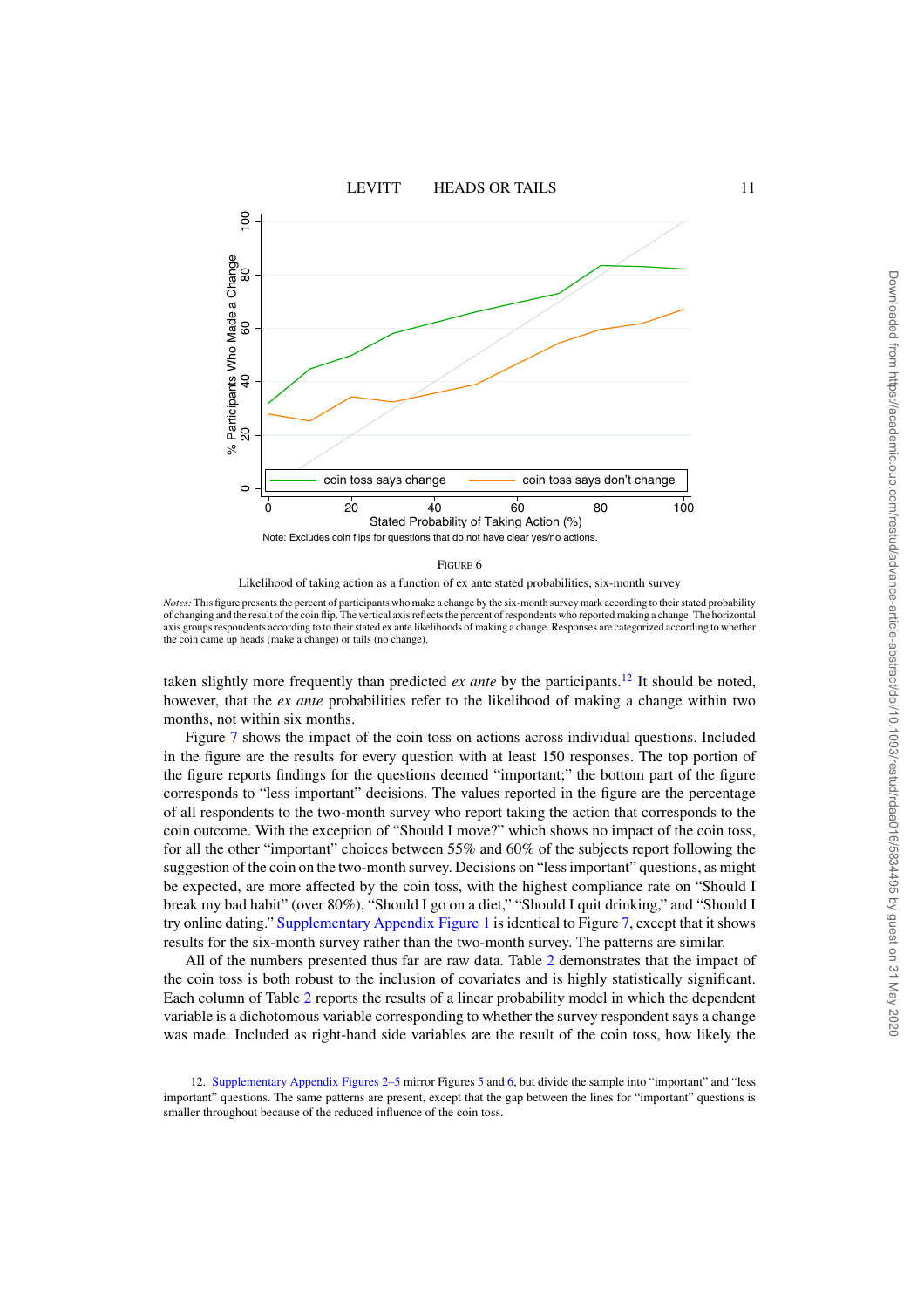

Figure 7

Percentage following the coin toss, two-month survey

*Notes:* This figure presents the percentage of all respondents to the two-month survey who report taking the action that corresponds to the result of the coin toss. The questions are listed on the vertical axis and are divided into "important" and "less important" groupings. Questions with fewer than 150 responses were excluded from this figure.

subject said they were to change *ex ante*, a range of demographic variables, whether the subject opted for the "best two out of three coin toss" option, and an indicator variable for the particular question for which the coin was tossed. Columns 1 and 4 reflect the whole sample. Columns 2 and 5 are the subset of "important" questions, and columns 3 and 6 correspond to the "less important" questions. The top row is the coefficient on the coin toss coming up heads. For all questions on the two-month survey, individuals who got heads report being 24.9 percentage points more likely to have made a change than those who got tails. This result is highly statistically significant. The point estimate at six months is slightly smaller (0.211), implying that some of the impact of getting heads operates through accelerating the timing of a change. Comparing important questions (columns 2 and 5) to less important questions (columns 3 and 6), the impact of the coin toss is only about one-third as large for important questions, but is still highly statistically significant. The coin-flipper's *ex ante* assessment of how likely he or she is to make a change is also highly informative about whether a change is eventually made. If the subjects made unbiased forecasts, the coefficient on this variable would be one; in actuality it ranges between 0.279 and 0.597. Subjects are better predictors of their own behaviour on important questions than on less important ones. The only other variable which has a strong and consistent relationship to making a change is age. Older subjects are less likely to make changes, especially on important questions.

#### 3.2. *Is there a causal impact of making a change on happiness and satisfaction with the decision?*

The results above suggest that the outcome of the coin toss affected the behaviour of some participants. Consequently, the coin toss has the potential to shed light on the question of whether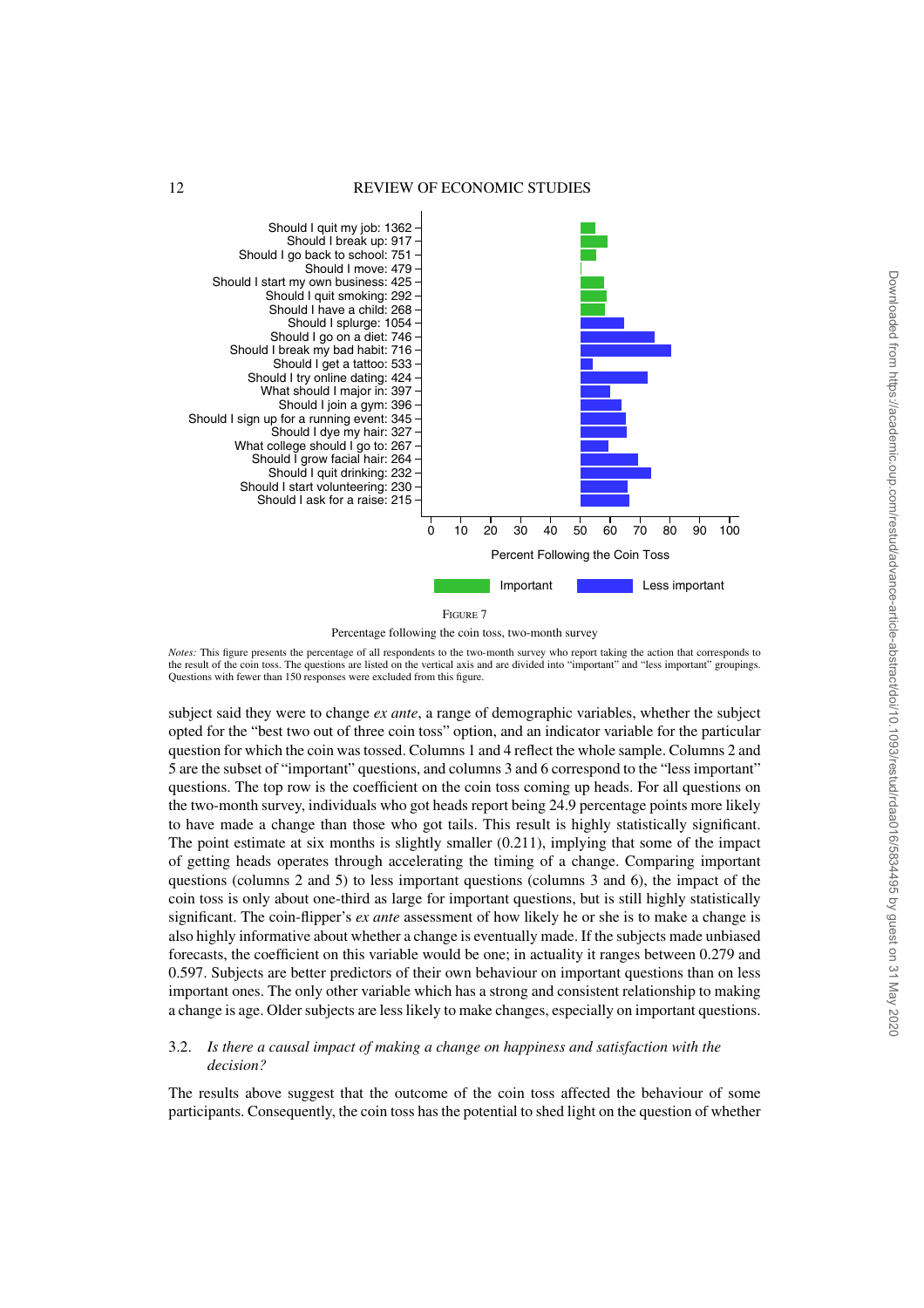TABLE 2

|                             |             |                            | The impact of the coin toss on subsequent behavior |            |                            |                |
|-----------------------------|-------------|----------------------------|----------------------------------------------------|------------|----------------------------|----------------|
|                             |             | Two months after coin toss |                                                    |            | Six months after coin toss |                |
|                             | All         | Important                  | Less important                                     | All        | Important                  | Less important |
| Heads                       | $0.249***$  | $0.111***$                 | $0.364***$                                         | $0.211***$ | $0.112***$                 | $0.295***$     |
|                             | (0.009)     | (0.012)                    | (0.012)                                            | (0.012)    | (0.017)                    | (0.016)        |
| Prob of change              | $0.445***$  | $0.594***$                 | $0.279***$                                         | $0.476***$ | $0.597***$                 | $0.341***$     |
|                             | (0.017)     | (0.023)                    | (0.024)                                            | (0.023)    | (0.032)                    | (0.033)        |
| Male                        | 0.012       | 0.005                      | 0.018                                              | $-0.001$   | $-0.001$                   | $-0.003$       |
|                             | (0.009)     | (0.013)                    | (0.012)                                            | (0.012)    | (0.018)                    | (0.017)        |
| Age                         | $-0.002***$ | $-0.003***$                | $-0.002*$                                          | $-0.002**$ | $-0.006***$                | $-0.001$       |
|                             | (0.001)     | (0.001)                    | (0.001)                                            | (0.001)    | (0.001)                    | (0.001)        |
| Married                     | 0.002       | $-0.014$                   | 0.013                                              | $-0.014$   | $-0.037$                   | 0.015          |
|                             | (0.011)     | (0.015)                    | (0.016)                                            | (0.015)    | (0.021)                    | (0.021)        |
| US resident                 | $0.033***$  | 0.020                      | $0.039**$                                          | 0.008      | 0.002                      | 0.007          |
|                             | (0.010)     | (0.014)                    | (0.013)                                            | (0.014)    | (0.020)                    | (0.018)        |
| <b>Black</b>                | 0.006       | $-0.029$                   | 0.041                                              | $-0.046$   | $-0.127*$                  | 0.042          |
|                             | (0.027)     | (0.035)                    | (0.041)                                            | (0.039)    | (0.053)                    | (0.055)        |
| Asian                       | 0.004       | 0.008                      | $-0.012$                                           | $-0.022$   | $-0.041$                   | $-0.023$       |
|                             | (0.013)     | (0.019)                    | (0.018)                                            | (0.018)    | (0.027)                    | (0.025)        |
| Hispanic                    | 0.019       | 0.007                      | 0.027                                              | $-0.011$   | $-0.013$                   | $-0.008$       |
|                             | (0.017)     | (0.024)                    | (0.023)                                            | (0.023)    | (0.034)                    | (0.032)        |
| Race-other                  | 0.004       | 0.002                      | 0.004                                              | 0.010      | 0.051                      | $-0.038$       |
|                             | (0.022)     | (0.031)                    | (0.030)                                            | (0.032)    | (0.046)                    | (0.043)        |
| 4-year college              | $-0.007$    | $-0.013$                   | $-0.008$                                           | $-0.003$   | 0.008                      | $-0.023$       |
|                             | (0.010)     | (0.016)                    | (0.014)                                            | (0.015)    | (0.023)                    | (0.019)        |
| Income $>$ 50K              | 0.000       | $-0.015$                   | 0.016                                              | $-0.008$   | $-0.011$                   | 0.003          |
|                             | (0.010)     | (0.014)                    | (0.014)                                            | (0.014)    | (0.020)                    | (0.019)        |
| Live in a city              | 0.007       | $-0.003$                   | 0.013                                              | $-0.008$   | $-0.003$                   | $-0.011$       |
|                             | (0.009)     | (0.013)                    | (0.012)                                            | (0.012)    | (0.018)                    | (0.016)        |
| Pre-toss happiness          | $-0.002$    | 0.002                      | $-0.003$                                           | $-0.006$   | $-0.004$                   | $-0.006$       |
|                             | (0.002)     | (0.003)                    | (0.003)                                            | (0.003)    | (0.004)                    | (0.005)        |
| Best 2 of 3 flip            | $-0.009$    | $-0.006$                   | $-0.010$                                           | $-0.013$   | $-0.006$                   | $-0.019$       |
|                             | (0.011)     | (0.016)                    | (0.014)                                            | (0.016)    | (0.024)                    | (0.021)        |
| Include question indicators | Yes         | Yes                        | Yes                                                | Yes        | Yes                        | Yes            |
| Observations                | 10,094      | 4,607                      | 5,487                                              | 6,131      | 2,874                      | 3,257          |

*Notes:* This table explores the impact of the coin toss on participants' subsequent behavior. Each column reports the results of a linear probability model in which the dependent variable is a dichotomous variable that corresponds to whether the survey respondent says a change was made. Columns 1 and 4 reflect two- and six-month survey responses, respectively, from the entire sample. Columns 2 and 5 present the same information for the subset of important questions, and Columns 3 and 6 correspond to the less important questions. Standard errors are reported in parentheses. \*, \*\*, \*\*\* denote significance at the 5, 1, and 0.1% levels.

making a particular change (*e.g.* going on a diet) has a positive or negative impact on self-reported happiness and other proxies for whether the right choice was made. Before the coin toss, those who will get heads are, in expectation, identical in all respects to those who will get tails. If the only channel through which the coin toss operates is to increase the likelihood that the particular change in question is made, then the coin toss can serve as an instrumental variable.

More formally, let *H* represent happiness, which is influenced by the choice of whether or not to take some binary action *A*. Additionally, let the set of all other factors that influence *H* be captured by some vector of variables *X*. For instance, relevant *X*'s might include the salary of one's current job, what city one lives in, the level of education, how happily married one is, etc. Some of these *X*'s might be observable, but many would not be. A simple comparison of happiness amongst those who take the action  $(A=1)$  versus those who do not  $(A=0)$ , *i.e.*,

*E*[*H*|*A*=1]−*E*[*H*|*A*=0]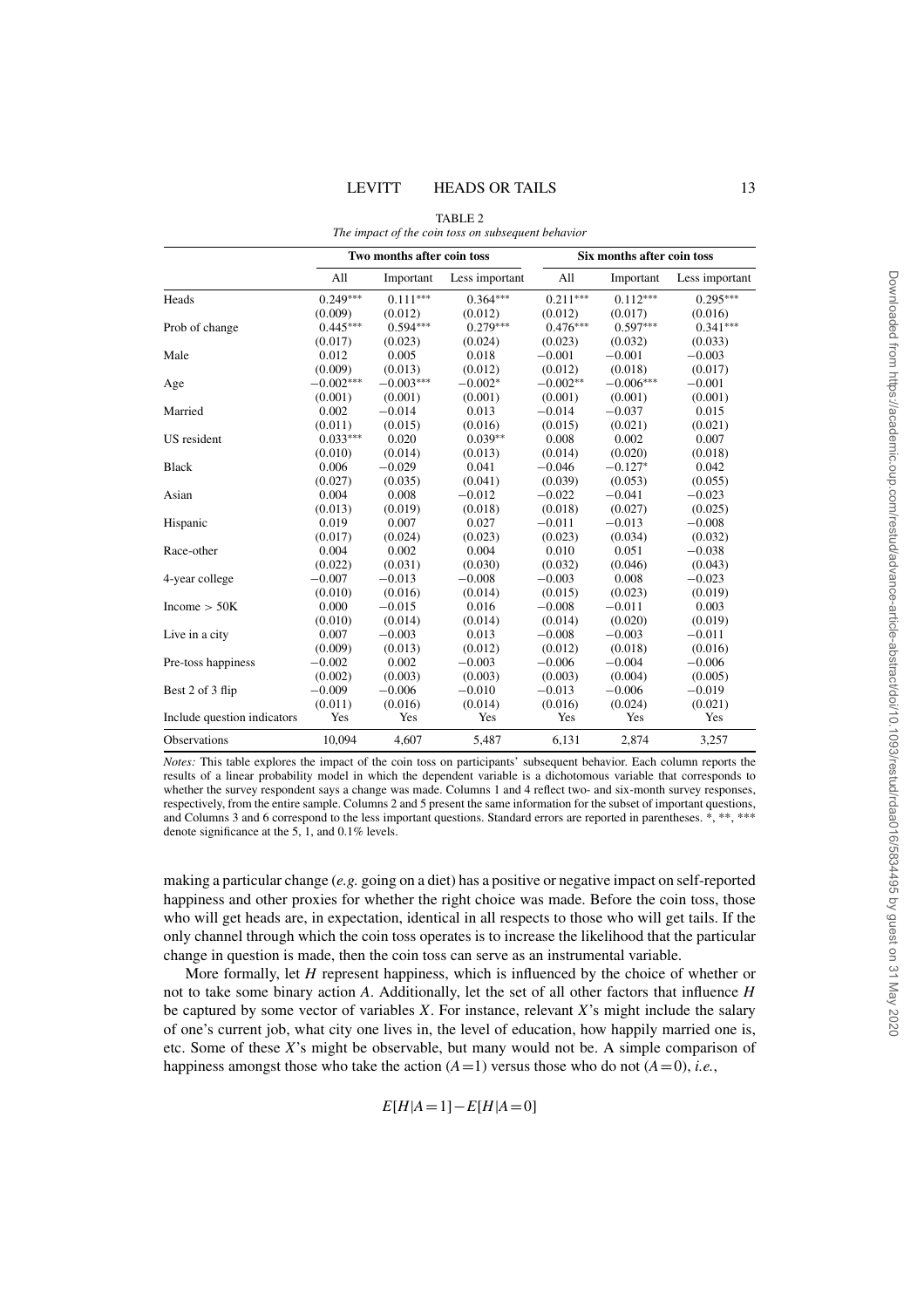is unlikely to have a causal interpretation because *X* is not held constant across those who do and do not switch jobs. Empirically, those who make a change are statistically significantly younger, less likely to be married, less educated, and lower income than those who do not make a change. While it is possible to control for these observable factors, it is likely that these two groups differ substantially on unobservable dimensions as well. *A priori*, the sign of the bias in OLS is not obvious.

OLS suffers from a second weakness: a simple comparison of *everyone* who quits their job to *everyone* who does not quit their job does not answer the economically interesting question. When considering the impact of making a change, it is the *marginal* actor who is of primary interest. There are many happily married couples and a few that are so disastrously unhappy that divorce is certain. A comparison of these two sets of couples tells us nothing about how getting divorced will affect the happiness of the couples who are truly marginal.

The outcome of the coin toss, used as an instrumental variable, potentially solves both of those problems. Let *C* represent an indicator variable corresponding to 1 if the coin comes up heads and 0 otherwise. Under the assumptions that

$$
E[A|C=1] - E[A|C=0] \neq 0
$$
 and  
 $E[X|C=1] - E[X|C=0] = 0$ 

then a simple Wald estimator provides an estimate of the causal impact of action *A* on happiness *H*

$$
\hat{B}_{\text{Wald}} = \frac{E[H]|C=1-E[H]|C=0}{E[A]|C=1-E[A]|C=0}.
$$

As long as the only channel through which the coin toss operates is via influencing the likelihood that the action in question is taken, then the Wald estimator represents a local average treatment effect on  $H$  of taking the action  $A$ , for that group whose behaviour is influenced by the coin toss, *i.e.*, the people who are so marginal that they are willing to have their action swayed by a coin toss.

Turning to the empirical findings, participants were asked five questions designed to ascertain their satisfaction with life as a whole: (1) general level of happiness on a seven-point scale, (2) how the subject believes friends would rate himself/herself on a seven-point happiness scale, (3) whether the subject is better off, worse off, or the same relative to the point in time when the coin was tossed. Two further questions focused more specifically on the decision for which they flipped a coin: (4) does the subject feel he/she made the correct decision on the choice for which the coin was tossed, and (5) if the subject could go back in time, would he/she make the same decision again. Questions 1 and 2 were asked on both the two-month and six-month surveys. Question 3 was only asked on the six-month survey, and questions 4 and 5 were only asked at two months.

Table 3 shows the degree of within-respondent correlation across these various outcomes. The top and middle panels of Table 3 report results for the two-month and six-month surveys, respectively. The bottom panel correlates responses across the two-month and six-month surveys. On the two-month survey, the two questions addressing happiness (*i.e.* the standard measure of self-reported happiness and how the subject thinks friends would rate his/her happiness) have a correlation of 0.666. These two happiness measures are relatively weakly correlated with whether someone reports having made the correct decision or whether they would have made the same choice with perfect foresight. At six months, the happiness measures and reporting being better or worse off now compared to the time of the coin toss are all relatively highly correlated. The bottom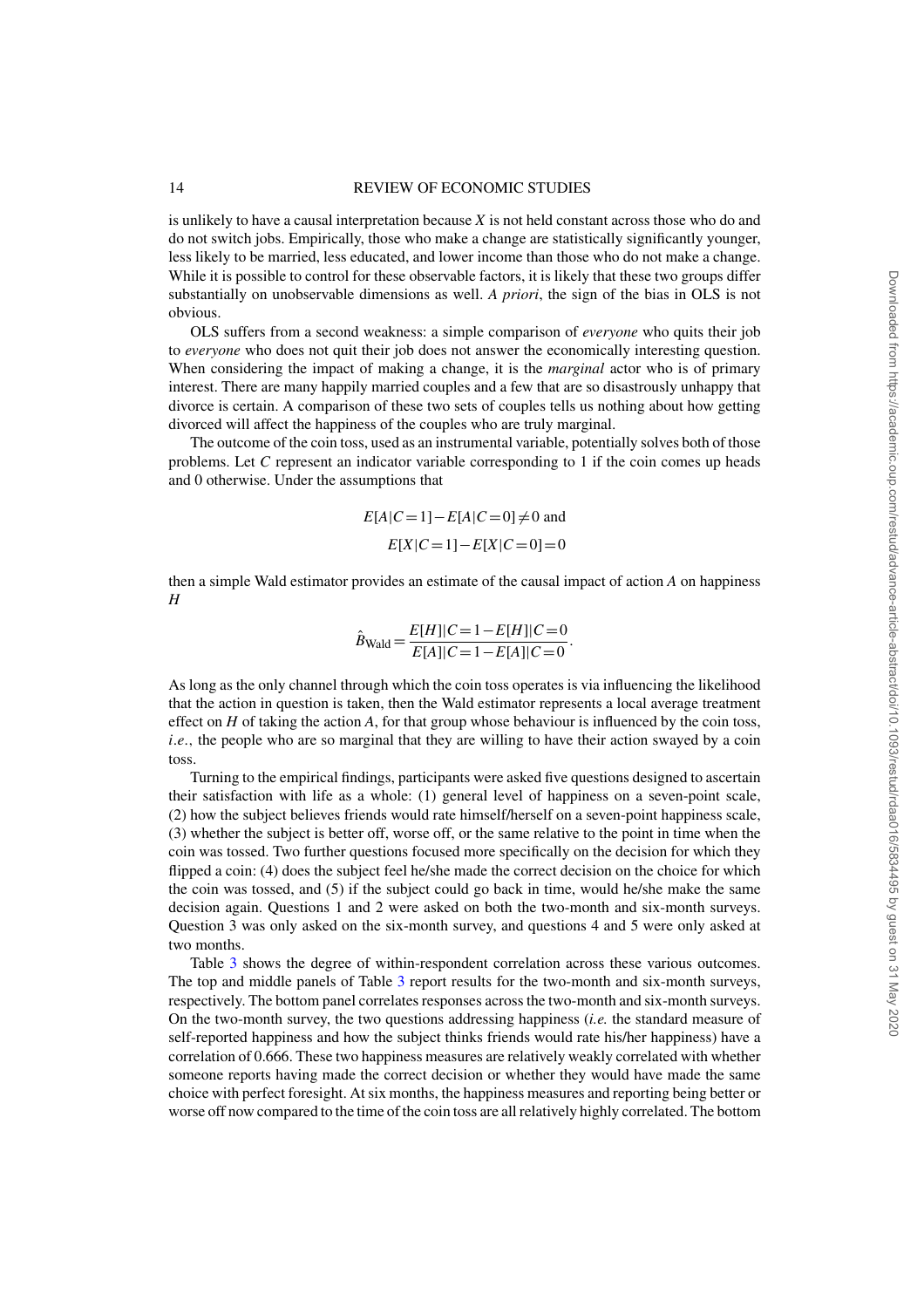TABLE 3

|                  |                   |           |                                                           | Correlations across self-reported outcome measures within and across surveys |                   |
|------------------|-------------------|-----------|-----------------------------------------------------------|------------------------------------------------------------------------------|-------------------|
|                  |                   |           | Panel A: Two-month survey                                 |                                                                              |                   |
|                  |                   | Happiness | Appear happy                                              | Correct decision                                                             | Perfect foresight |
|                  | Happiness         | 1.000     |                                                           |                                                                              |                   |
|                  | Appear happy      | 0.666     | 1.000                                                     |                                                                              |                   |
|                  | Correct decision  | 0.177     | 0.117                                                     | 1.000                                                                        |                   |
|                  | Perfect foresight | 0.104     | 0.054                                                     | 0.278                                                                        | 1.000             |
|                  |                   |           | <b>Panel B: Six-Month survey</b>                          |                                                                              |                   |
|                  |                   | Happiness | Appear happy                                              | Better/worse off                                                             |                   |
|                  | Happiness         | 1.000     |                                                           |                                                                              |                   |
|                  | Appear happy      | 0.701     | 1.000                                                     |                                                                              |                   |
|                  | Better/worse off  | 0.485     | 0.353                                                     | 1.000                                                                        |                   |
|                  |                   |           | Panel C: Correlation across the two- and six-month survey |                                                                              |                   |
|                  |                   |           |                                                           | <b>Two-month survey</b>                                                      |                   |
|                  |                   | Happiness | Appear happy                                              | Correct decision                                                             | Perfect foresight |
|                  | Happiness         | 0.465     | 0.360                                                     | 0.102                                                                        | 0.031             |
| <b>Six Month</b> | Appear happy      | 0.390     | 0.466                                                     | 0.066                                                                        | 0.014             |
|                  | Better/worse off  | 0.143     | 0.097                                                     | 0.132                                                                        | 0.036             |

*Notes:* Panel A reports pairwise correlations in responses for study participants on the two-month survey. Panel B presents parallel correlations, but for the six-month survey. Panel C reports correlations across time for participants who completed both two-month (columns) and six-month surveys (rows). The results in this table include responses for both important and less important questions.

panel reports correlations between the two-month outcomes (columns) and six-month outcomes (rows). The direct happiness measures are much more strongly correlated than the others.<sup>13</sup>

Table 4 presents the basic empirical findings regarding the link between choice and subsequent life satisfaction outcomes. Columns 1–8 correspond to the two-month survey; columns 9– 14 reflect six-month survey responses. For each outcome question asked, we report both OLS estimates (odd columns) and 2SLS estimates (even columns). The OLS estimates reflect differences in outcomes across those who made a change and those who maintained the status quo. The OLS estimates are explicitly correlational—to the extent that people who do and do not make a change differ systematically, the OLS estimates will not have a causal interpretation. In contrast, under the assumption that the only channel through which the outcome of the coin toss affects happiness is through the choice made, the instrumental variable estimates in the even columns capture the causal impact of the action on subsequent outcomes. The first panel of the table presents results aggregated across all the questions. The second and third panels also report aggregated data, but classifying questions as either "important" or "less important."<sup>14</sup> Each entry in the table is from a different regression. Only the key coefficient of interest is presented in the

13. Limiting Table 3 to the most important questions leads to somewhat higher correlations between the happiness measures and the questions that more narrowly relate to the decision surrounding the coin toss. This would be expected, since those decisions carry more significant life implications.

<sup>14.</sup> I limit the sample of questions to those in which the coin flippers are making a choice between a change and the status quo. This eliminates questions like "Should I attend college A or college B?" Since colleges A and B are different across people, it is difficult to know how to evaluate such questions. The same is true with the widely varying "create your own" questions, which are also excluded.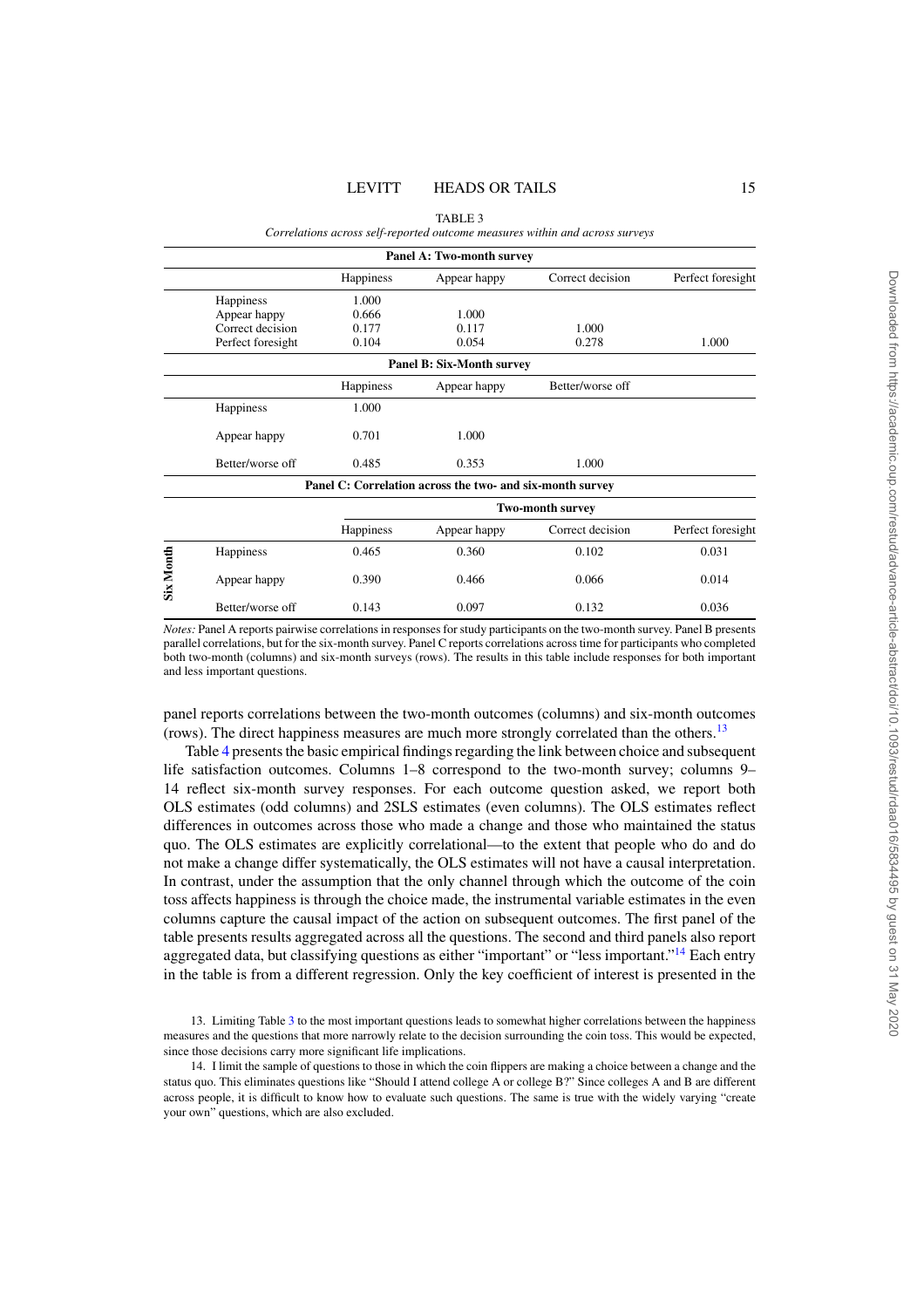|             | Š<br>$d$ all out                  |
|-------------|-----------------------------------|
|             | <b>ת הדרדה</b>                    |
| ٦,<br>TARIF | in choices and self-reported hor- |
|             | $\frac{1}{2}$                     |
|             |                                   |
|             | ink betwee                        |
|             |                                   |
|             | ļ.                                |

|                                                                                                                                                                                                                                                                                                                                                                                                                                                                                                                                                                                                                                                                                                                                                                                                                                                                                                                                                |                 |                                                         |                                                      | Two months after coin toss |                                                      |                  |                                                                                                                                                                                                                                                                                                                                                                                                                                      |                  |                                                       |                                   |                                                                                                     | Six months after coin toss      |                                                                             |                  |
|------------------------------------------------------------------------------------------------------------------------------------------------------------------------------------------------------------------------------------------------------------------------------------------------------------------------------------------------------------------------------------------------------------------------------------------------------------------------------------------------------------------------------------------------------------------------------------------------------------------------------------------------------------------------------------------------------------------------------------------------------------------------------------------------------------------------------------------------------------------------------------------------------------------------------------------------|-----------------|---------------------------------------------------------|------------------------------------------------------|----------------------------|------------------------------------------------------|------------------|--------------------------------------------------------------------------------------------------------------------------------------------------------------------------------------------------------------------------------------------------------------------------------------------------------------------------------------------------------------------------------------------------------------------------------------|------------------|-------------------------------------------------------|-----------------------------------|-----------------------------------------------------------------------------------------------------|---------------------------------|-----------------------------------------------------------------------------|------------------|
|                                                                                                                                                                                                                                                                                                                                                                                                                                                                                                                                                                                                                                                                                                                                                                                                                                                                                                                                                |                 | Happiness                                               | Appear happy                                         |                            |                                                      | Correct decision | Perfect foresight                                                                                                                                                                                                                                                                                                                                                                                                                    |                  | Happiness                                             |                                   | Appear happy                                                                                        |                                 | Better/worse off                                                            |                  |
| Juestion                                                                                                                                                                                                                                                                                                                                                                                                                                                                                                                                                                                                                                                                                                                                                                                                                                                                                                                                       | OLS             | 2SLS                                                    | <b>OLS</b>                                           | 2SLS                       | <b>OLS</b>                                           | 2SLS             | <b>OLS</b>                                                                                                                                                                                                                                                                                                                                                                                                                           | 2SLS             | <b>OLS</b>                                            | 2SLS                              | <b>OLS</b>                                                                                          | 2SLS                            | STO                                                                         | 2SLS             |
|                                                                                                                                                                                                                                                                                                                                                                                                                                                                                                                                                                                                                                                                                                                                                                                                                                                                                                                                                | 0.449           | $(0.039)$ $(0.139)$<br>0.041<br>$[\mu = 6.837]$         | $\mu = 7.161$<br>(0.038)<br>0.309                    | (0.134)<br>0.236           | $\mu = 0.593$<br>(0.006)<br>0.173                    | (0.024)<br>0.325 | $(0.007)$<br>0.079                                                                                                                                                                                                                                                                                                                                                                                                                   | (0.027)<br>0.235 | (0.048)<br>0.584                                      | (0.214)<br>0.476<br>$\mu = 7.059$ | 0.442                                                                                               | $(0.046)$ $(0.207)$<br>0.149    | (0.009)<br>0.109                                                            | (0.038)<br>0.167 |
| mportant                                                                                                                                                                                                                                                                                                                                                                                                                                                                                                                                                                                                                                                                                                                                                                                                                                                                                                                                       |                 | $(0.066)$ $(0.495)$<br>0.782 0.554                      | (0.064)<br>0.588                                     | (0.491)                    | $(0.010)$ $(0.085)$<br>0.151                         | 0.456            | $(0.010)$ $(0.082)$<br>$\mu$ = 0.852]<br>0.034 0.28                                                                                                                                                                                                                                                                                                                                                                                  | 0.285            | $(0.076)$ $(0.652)$<br>1.011                          | 2.153                             | $\begin{array}{cc}\n 0.717 & 1.418 \\ 0.073 & 0.619\n \end{array}$<br>$[\mu = 7.312]$<br>0.717 1.41 |                                 | $(0.013)$ $(0.112)$<br>$\begin{bmatrix} \mu = 0.756 \\ 0.146 \end{bmatrix}$ | 0.412            |
| Less important                                                                                                                                                                                                                                                                                                                                                                                                                                                                                                                                                                                                                                                                                                                                                                                                                                                                                                                                 | $0.213 - 0.073$ | $(0.047)$ $(0.119)$<br>$\mu = 6.999$<br>$[\mu = 6.566]$ | $[\mu = 6.943]$<br>$\mu = 7.291$<br>(0.045)<br>0.111 | (0.115)<br>0.038           | $\mu = 0.630$<br>$\mu = 0.571$ ]<br>(0.008)<br>0.186 | (0.022)<br>0.290 | $\mu = 0.892$ ]<br>$\mu = 0.828$<br>0.010<br>0.107                                                                                                                                                                                                                                                                                                                                                                                   | (0.027)<br>0.218 | $0.190 - 0.077$<br>$[\mu = 6.932]$<br>$[\mu = 7.139]$ | $(0.061)$ $(0.194)$               | $\mu = 7.207$<br>$\mu = 7.378$<br>0.168                                                             | $(0.059)$ $(0.189)$<br>$-0.266$ | $[\mu = 0.777]$<br>$\mu = 0.743$<br>(0.012)<br>0.075                        | (0.038)          |
| hird column in each metric, "2SLS", are the instrumental variable estimates. The left-hand side panels corresponds to the two-month survey; the right-hand side panel corresponds to the<br>six-month survey. "Happiness" refers to self-reported happiness. "Appear happy" refers to a participant's guess of how happy their friend would say the participant is. "Correct decision"<br>equals 1 if the subject feels they made the correct decision two months ago, equals 0 if they feel they made the wrong decision, and .5 otherwise. "Perfect foresight" equals 1 if the subject,<br>the subject thinks they are better off than they were six months ago, equals 0 if they think they are worse off than six months ago, and .5 otherwise. Standard errors are reported in parentheses.<br>Notes: This table presents regression results<br>hose who make a change are more or less ha<br>given perfect foresight, would have made th |                 |                                                         |                                                      |                            |                                                      |                  | he same decision two months ago, equals 0 if they would have made a different decision, and .5 otherwise. "Better/worse off" equals 1 if<br>appy (as measured by that metric) than those who maintain the status quo. The second column is the mean value of the outcome variable. The<br>exploring the link between choices and various metrics of happiness. The first column within each metric, "OLS", shows the extent to which |                  |                                                       |                                   |                                                                                                     |                                 |                                                                             |                  |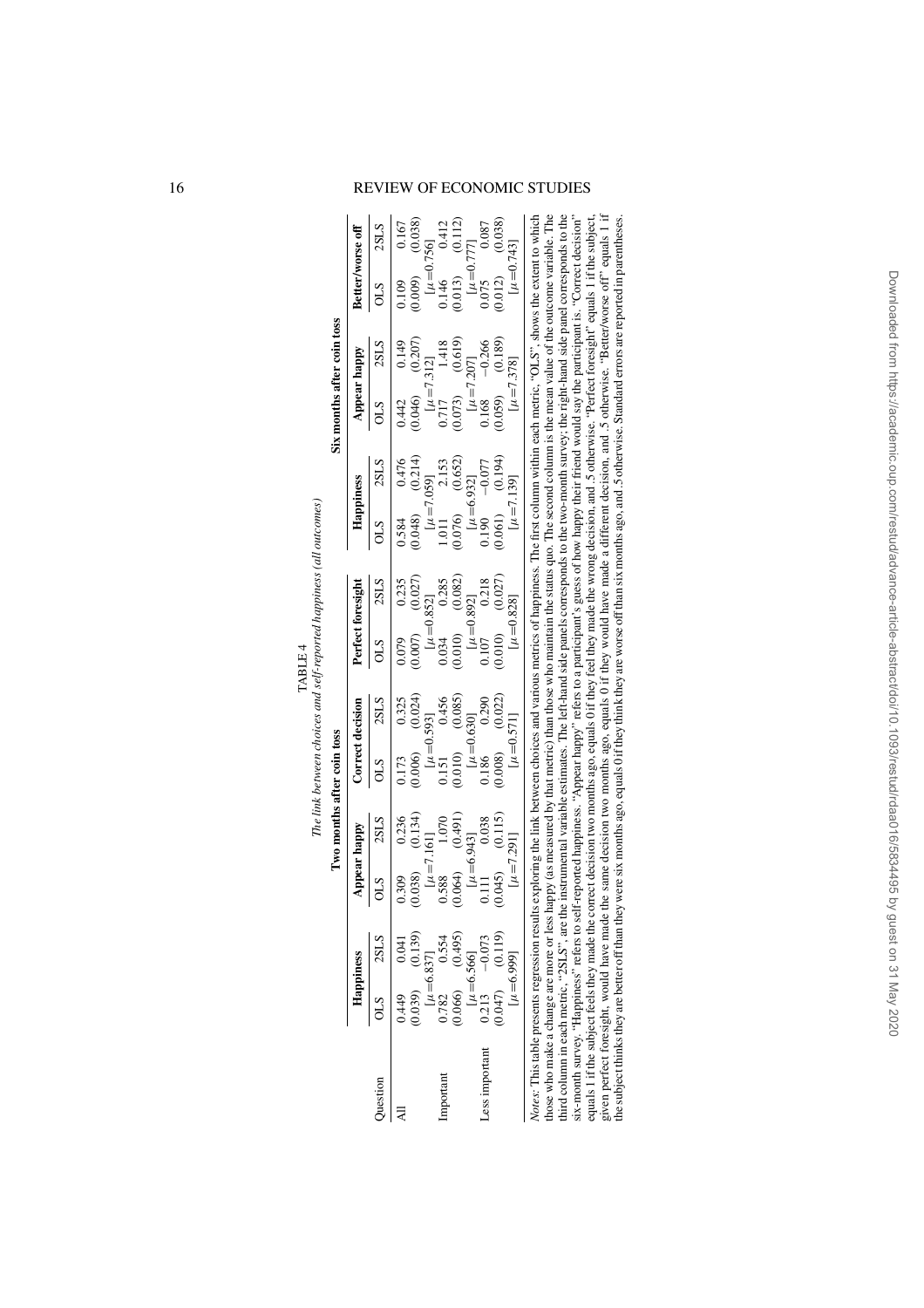table. In all specifications, I include a basic set of control variables mirroring those included in the first-stage regressions reported earlier. Full results are available in an Supplementary Appendix. For each question, the mean of the outcome variable is displayed in square brackets.

The OLS results carry a positive and statistically significant coefficient in all 21 possible cases. This means that those who make a change report increased happiness/satisfaction with the choice made relative to those who maintain the status quo. In five of the seven columns, the coefficient is larger for important decisions than for less important decisions. The magnitude of the coefficients is substantial. For instance, on happiness, those who make a change are roughly 0.5 points higher on a 10 point scale, or nearly one-fifth of a standard deviation. As argued above, however, these OLS coefficients need not imply causality.

Indeed, the instrumental variable estimates tell a more nuanced story than do the OLS estimates. At two months, there is only weak evidence that making a change affects the happiness measures (the only coefficient that is borderline significant at the 0.05 level is "appearing happy" for the important questions), but there are large and highly statistically significant impacts on feeling that the correct decision was made and whether he/she would follow the same path with perfect foresight. At six months, making a change is associated with large and statistically significant increases on the happiness measures for important questions, but not for less important questions. On both categories of questions, but especially important ones, the 2SLS estimates imply that those participants making a change are more likely to be better off relative to six months ago. For important questions at six months, the 2SLS estimates are two to three times larger than the OLS estimates.

Table 5 reports results for individual questions, only for the happiness measure. Parallel results for the other outcome measures are presented in Supplementary Appendix Tables 2–5. The OLS estimates on the individual questions classified as important are uniformly positive and often statistically significant. Most, but not all, of the less important questions carry a positive OLS coefficient. The 2SLS estimates are imprecise. Job quitting and breaking up both carry very large, positive, and statistically significant coefficients at six months. Going on a diet is positive and statistically significant at two months, but has a small and insignificant impact by six months. Online dating is positive and significant at the 0.10 level at two months, but turns negative by six months. Splurging is negative and significant at the 0.10 level at two months, but has no discernible impact by six months. Attempting to break a bad habit is negative with a t-stat of 1.5 at both points in time, perhaps because breaking bad habits is so hard. For those subjects who reported trying to break a bad habit, third parties said the bad habit had actually been broken only 20.93% of the time at two months and only 24.49% at six months.<sup>15</sup>

Table 6 explores the sensitivity of the estimates on the happiness outcome across subsamples of the data. The columns in Table 6 match those of Table 4. The top row of Table 6 replicates the full sample results as a baseline. Relatively few strong patterns emerge in Table 6. With respect to the first stage, the most pronounced result that emerges is that (as expected) those who report being likely to follow the coin toss are, indeed, three to four times more likely to follow the coin flip. Those who name a friend (signalling greater commitment to the experiment) are also more likely to follow the coin flip. For the OLS estimates, older subjects have a greater increase in

<sup>15.</sup> As shown in the Supplementary Appendix, the results for the outcome of how happy one appears is broadly similar to those for the happiness measure. Stronger results are obtained on the question of whether the correct decision was made: the 2SLS coefficient is positive and statistically significant for breaking up, starting a new business, quitting smoking, going on a diet, breaking a bad habit, joining a gym, signing up for a running event, quitting drinking, asking for a raise, and starting to volunteer. On the perfect foresight question, quitting smoking, going on a diet, and breaking a bad habit are all positive and significant, while making a splurge is negative and significant. With respect to being better off relative to six months earlier, breaking up and joining a gym are both positive and significant.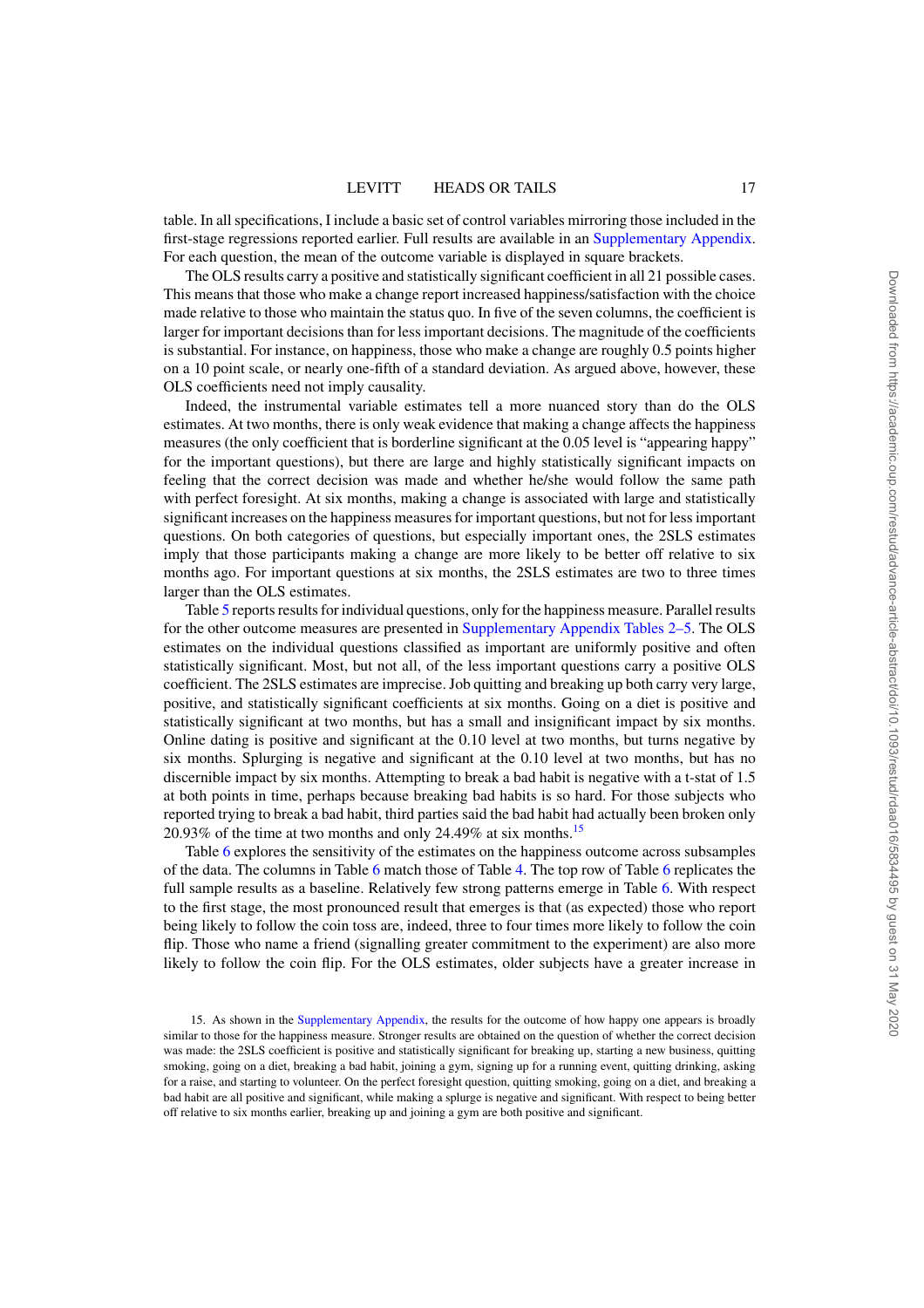|                |                                      |           | Two months after coin toss |           |           | Six months after coin toss |          |
|----------------|--------------------------------------|-----------|----------------------------|-----------|-----------|----------------------------|----------|
|                | <b>Question</b>                      | 1st stage | <b>OLS</b>                 | 2SLS      | 1st stage | <b>OLS</b>                 | 2SLS     |
|                | All                                  | 0.249     | 0.449                      | 0.041     | 0.211     | 0.584                      | 0.476    |
|                |                                      | (0.009)   | (0.039)                    | (0.139)   | (0.012)   | (0.048)                    | (0.214)  |
|                | Important                            | 0.111     | 0.782                      | 0.554     | 0.112     | 1.011                      | 2.153    |
|                |                                      | (0.012)   | (0.066)                    | (0.495)   | (0.017)   | (0.076)                    | (0.652)  |
|                | Less important                       | 0.364     | 0.213                      | $-0.073$  | 0.295     | 0.190                      | $-0.077$ |
|                |                                      | (0.012)   | (0.047)                    | (0.119)   | (0.016)   | (0.061)                    | (0.194)  |
|                | Should I quit my job                 | 0.059     | 1.643                      | 0.905     | 0.070     | 1.890                      | 5.203    |
|                |                                      | (0.022)   | (0.127)                    | (1.774)   | (0.031)   | (0.137)                    | (2.313)  |
|                | Should I break up                    | 0.167     | 0.356                      | 0.639     | 0.157     | 0.278                      | 2.698    |
|                |                                      | (0.030)   | (0.159)                    | (0.818)   | (0.040)   | (0.192)                    | (1.259)  |
|                | Should I go back to school           | 0.119     | 0.595                      | $-0.583$  | 0.133     | 0.949                      | 0.007    |
|                |                                      | (0.030)   | (0.168)                    | (1.162)   | (0.042)   | (0.190)                    | (1.280)  |
|                | Should I start my own business       | 0.168     | 0.399                      | 0.000     | 0.077     | 0.520                      | 5.256    |
| Important      |                                      | (0.046)   | (0.185)                    | (1.014)   | (0.074)   | (0.307)                    | (5.707)  |
|                | Should I move                        | 0.004     | 0.795                      | 56.326    | 0.087     | 0.823                      | 3.176    |
|                |                                      | (0.034)   | (0.233)                    | (450.597) | (0.053)   | (0.239)                    | (2.775)  |
|                | Should I quit smoking                | 0.129     | 0.160                      | 1.417     | 0.147     | 0.313                      | $-1.096$ |
|                |                                      | (0.051)   | (0.225)                    | (1.498)   | (0.078)   | (0.304)                    | (1.995)  |
|                | Should I have a child                | 0.195     | 0.471                      | $-1.598$  | 0.193     | 0.395                      | $-0.450$ |
|                |                                      | (0.046)   | (0.261)                    | (1.083)   | (0.073)   | (0.270)                    | (1.288)  |
|                | Should I propose                     | 0.183     | 0.362                      | 1.021     | $-0.041$  | 1.529                      | $-5.125$ |
|                |                                      | (0.075)   | (0.506)                    | (1.862)   | (0.124)   | (0.640)                    | (19.881) |
|                | Should I splurge                     | 0.303     | 0.197                      | $-0.555$  | 0.204     | 0.458                      | 0.163    |
|                |                                      | (0.029)   | (0.096)                    | (0.312)   | (0.035)   | (0.136)                    | (0.594)  |
|                | Should I go on a diet                | 0.488     | 0.413                      | 0.754     | 0.471     | 0.146                      | 0.154    |
|                |                                      | (0.032)   | (0.126)                    | (0.252)   | (0.044)   | (0.176)                    | (0.361)  |
|                | Should I break my bad habit          | 0.607     | 0.146                      | $-0.325$  | 0.384     | $-0.001$                   | $-0.597$ |
|                |                                      | (0.030)   | (0.123)                    | (0.199)   | (0.044)   | (0.168)                    | (0.420)  |
|                | Should I get a tattoo                | 0.111     | 0.524                      | $-0.775$  | 0.139     | 0.669                      | $-1.123$ |
|                |                                      | (0.024)   | (0.255)                    | (1.270)   | (0.044)   | (0.260)                    | (1.478)  |
|                | Should I try online dating           | 0.465     | 0.043                      | 0.611     | 0.269     | 0.129                      | $-0.429$ |
|                |                                      | (0.044)   | (0.180)                    | (0.377)   | (0.060)   | (0.249)                    | (0.846)  |
| Less important | Should I join a gym                  | 0.236     | 0.690                      | 0.369     | 0.288     | 0.292                      | 0.970    |
|                |                                      | (0.045)   | (0.188)                    | (0.686)   | (0.065)   | (0.209)                    | (0.671)  |
|                | Should I dye my hair                 | 0.315     | 0.327                      | 0.266     | 0.148     | 0.664                      | 1.863    |
|                |                                      | (0.052)   | (0.188)                    | (0.553)   | (0.068)   | (0.261)                    | (1.623)  |
|                | Should I sign up for a running event | 0.265     | 0.437                      | $-0.790$  | 0.347     | $-0.234$                   | $-0.395$ |
|                |                                      | (0.049)   | (0.192)                    | (0.675)   | (0.065)   | (0.216)                    | (0.572)  |
|                | Should I grow facial hair            | 0.390     | $-0.137$                   | $-0.275$  | 0.234     | $-0.726$                   | $-0.624$ |
|                |                                      | (0.053)   | (0.209)                    | (0.467)   | (0.079)   | (0.334)                    | (1.149)  |
|                | Should I quit drinking               | 0.446     | $-0.309$                   | $-0.427$  | 0.278     | $-0.083$                   | 1.150    |
|                |                                      | (0.059)   | (0.246)                    | (0.507)   | (0.087)   | (0.316)                    | (1.068)  |
|                | Should I ask for a raise             | 0.356     | $-0.037$                   | $-0.689$  | 0.425     | 0.115                      | $-1.116$ |
|                |                                      | (0.064)   | (0.276)                    | (0.712)   | (0.087)   | (0.375)                    | (0.833)  |
|                | Should I start volunteering          | 0.303     | 0.037                      | $-0.135$  | 0.478     | 0.090                      | 0.129    |
|                |                                      | (0.054)   | (0.274)                    | (0.714)   | (0.071)   | (0.303)                    | (0.510)  |
|                | Observations                         | 10,094    | 10,094                     | 10,094    | 6,131     | 6,131                      | 6,131    |

TABLE 5 *The link between choices and self-reported happiness*

*Notes:* This table presents regression results exploring the link between choices and self-reported happiness. Columns 1 to 3 correspond to the two-month survey; Columns 4 to 6 correspond to the six-month survey. Columns 1 and 4 are first-stage estimates and describe the degree to which the coin toss affected the action taken. Columns 2 and 5 are OLS estimates, which show the extent to which those who make a change are more or less happy than those who maintain the status quo. Columns 3 and 6 are the instrumental variable estimates. The row "Observations" reflects the number of observations in the regression that includes all questions. Questions with fewer than 150 respondents were included in the first panel but are not presented as separate regressions. Standard errors are reported in parentheses.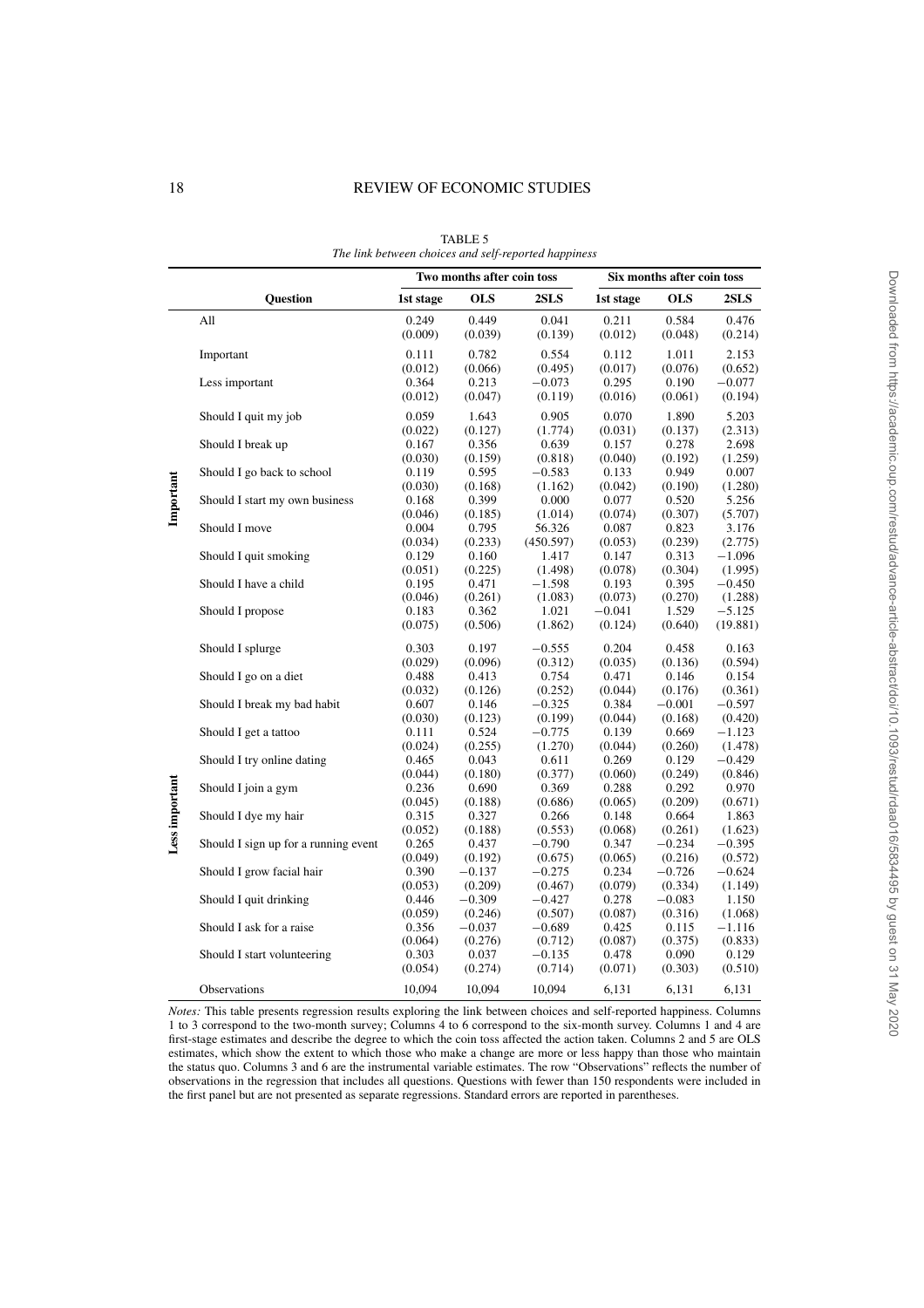|                                                                                                                                                                                                                                                                                                                                                                             |                                                 |              | I'vo months after coin toss                                                                                                                                                                                                                                                                 |                     |                       |     | Six months after coin toss |                     |
|-----------------------------------------------------------------------------------------------------------------------------------------------------------------------------------------------------------------------------------------------------------------------------------------------------------------------------------------------------------------------------|-------------------------------------------------|--------------|---------------------------------------------------------------------------------------------------------------------------------------------------------------------------------------------------------------------------------------------------------------------------------------------|---------------------|-----------------------|-----|----------------------------|---------------------|
| Question                                                                                                                                                                                                                                                                                                                                                                    | stage<br>$\overline{\mathbf{s}}$                | $\mathbf{S}$ | 2SLS                                                                                                                                                                                                                                                                                        | <b>Observations</b> | st stage              | 01S | 2SLS                       | <b>Observations</b> |
| ㅋ                                                                                                                                                                                                                                                                                                                                                                           | 0.249                                           | 0.449        |                                                                                                                                                                                                                                                                                             | 10,094              | 0.211                 |     |                            | 6,131               |
| Female                                                                                                                                                                                                                                                                                                                                                                      | (0.009)<br>0.259                                |              | $\begin{array}{l} 0.041 \\ 0.0403 \\ 0.0504 \\ 0.0604 \\ 0.0704 \\ 0.0704 \\ 0.0704 \\ 0.0704 \\ 0.0704 \\ 0.0704 \\ 0.0704 \\ 0.0704 \\ 0.0704 \\ 0.0704 \\ 0.0704 \\ 0.0704 \\ 0.0704 \\ 0.0704 \\ 0.0704 \\ 0.0060 \\ 0.0060 \\ 0.0060 \\ 0.0060 \\ 0.0060 \\ 0.0060 \\ 0.0060 \\ 0.006$ | 4,400               |                       |     |                            | 2,697               |
|                                                                                                                                                                                                                                                                                                                                                                             |                                                 |              |                                                                                                                                                                                                                                                                                             |                     |                       |     |                            |                     |
| Male                                                                                                                                                                                                                                                                                                                                                                        | $(0.013)$<br>$0.242$                            |              |                                                                                                                                                                                                                                                                                             | 5,694               |                       |     |                            | 3,434               |
|                                                                                                                                                                                                                                                                                                                                                                             | (0.011)                                         |              |                                                                                                                                                                                                                                                                                             |                     |                       |     |                            |                     |
| Younger than 30                                                                                                                                                                                                                                                                                                                                                             | 0.265                                           |              |                                                                                                                                                                                                                                                                                             | 5,777               |                       |     |                            | 3,469               |
|                                                                                                                                                                                                                                                                                                                                                                             | (0.011)                                         |              |                                                                                                                                                                                                                                                                                             |                     |                       |     |                            |                     |
| 30 or Older                                                                                                                                                                                                                                                                                                                                                                 | 0.225                                           |              |                                                                                                                                                                                                                                                                                             | 4,317               |                       |     |                            | 2,662               |
|                                                                                                                                                                                                                                                                                                                                                                             |                                                 |              |                                                                                                                                                                                                                                                                                             |                     |                       |     |                            |                     |
| No friend named                                                                                                                                                                                                                                                                                                                                                             | $\begin{array}{c} (0.013) \\ 0.214 \end{array}$ |              |                                                                                                                                                                                                                                                                                             | 6,368               |                       |     |                            | 3,752               |
|                                                                                                                                                                                                                                                                                                                                                                             |                                                 |              |                                                                                                                                                                                                                                                                                             |                     |                       |     |                            |                     |
| Friend named                                                                                                                                                                                                                                                                                                                                                                | $\begin{array}{c} (0.011) \\ 0.311 \end{array}$ |              |                                                                                                                                                                                                                                                                                             | 3,726               |                       |     |                            | 2,379               |
|                                                                                                                                                                                                                                                                                                                                                                             |                                                 |              |                                                                                                                                                                                                                                                                                             |                     |                       |     |                            |                     |
| Income below 50K                                                                                                                                                                                                                                                                                                                                                            | $(0.014)$<br>0.254                              |              |                                                                                                                                                                                                                                                                                             | 5,504               |                       |     |                            | 3,289               |
|                                                                                                                                                                                                                                                                                                                                                                             |                                                 |              |                                                                                                                                                                                                                                                                                             |                     |                       |     |                            |                     |
| Income above 50K                                                                                                                                                                                                                                                                                                                                                            | $\begin{array}{c} (0.012) \\ 0.242 \end{array}$ |              |                                                                                                                                                                                                                                                                                             | 4,590               |                       |     |                            | 2,842               |
|                                                                                                                                                                                                                                                                                                                                                                             | (0.012)                                         |              |                                                                                                                                                                                                                                                                                             |                     |                       |     |                            |                     |
| Report unlikely to follow toss                                                                                                                                                                                                                                                                                                                                              | 0.097                                           |              |                                                                                                                                                                                                                                                                                             | 3,947               |                       |     |                            | 2,420               |
|                                                                                                                                                                                                                                                                                                                                                                             |                                                 |              |                                                                                                                                                                                                                                                                                             |                     |                       |     |                            |                     |
| Report likely to follow toss                                                                                                                                                                                                                                                                                                                                                | $\begin{array}{c} (0.013) \\ 0.344 \end{array}$ |              |                                                                                                                                                                                                                                                                                             | 6,125               |                       |     |                            | 3,698               |
|                                                                                                                                                                                                                                                                                                                                                                             | (0.011)                                         |              |                                                                                                                                                                                                                                                                                             |                     |                       |     |                            |                     |
| Below average pre-toss happiness                                                                                                                                                                                                                                                                                                                                            | 0.222                                           |              |                                                                                                                                                                                                                                                                                             | 4,357               |                       |     |                            | 2,604               |
|                                                                                                                                                                                                                                                                                                                                                                             | (0.013)                                         |              |                                                                                                                                                                                                                                                                                             |                     |                       |     |                            |                     |
| Above average pre-toss happiness                                                                                                                                                                                                                                                                                                                                            | 0.271                                           |              | $(0.125)$<br>0.418<br>0.268)<br>0.170<br>0.148)                                                                                                                                                                                                                                             | 5,737               | $\frac{0.166}{0.018}$ |     |                            | 3,527               |
|                                                                                                                                                                                                                                                                                                                                                                             | (0.011)                                         | 0.045        |                                                                                                                                                                                                                                                                                             |                     | 0.015                 |     |                            |                     |
| 4 are first-stage estimates and describe the degree to which the coin toss affected the action taken. Columns 2 and 5 are OLS estimates, which show the extent to which those who make<br>Notes: This table presents a sensitivity analysis for all questions. Columns 1 to 3 correspond to the two-month survey; Columns 4-6 correspond to the six-month survey. Columns 1 |                                                 |              |                                                                                                                                                                                                                                                                                             |                     |                       |     |                            | $_{\rm 1\, and}$    |
| a change are more or less happy than those who maintain the status quo. Columns 3 and 6 are the instrumental variable estimates. The top row of this table replicates the second row of                                                                                                                                                                                     |                                                 |              |                                                                                                                                                                                                                                                                                             |                     |                       |     |                            |                     |

TABLE 6<br>Sensitivity analysis for all questions (dependent = happiness) *Sensitivity analysis for all questions (dependent = happiness)*

LEVITT HEADS OR TAILS 19

Notes: This table presents a sensitivity analysis for all questions. Columns 1 to 3 correspond to the two-month survey; Columns 4-6 correspond to the six-month survey. Columns 1 and 4-forest-stage estimates and describe th Table 5, which serves as the baseline specification against which the other results of this table can be compared. The remaining rows categorize the participants by gender, age, and the like and evaluate the robustness of the results presented in Table 5. Standard errors are reported in parentheses.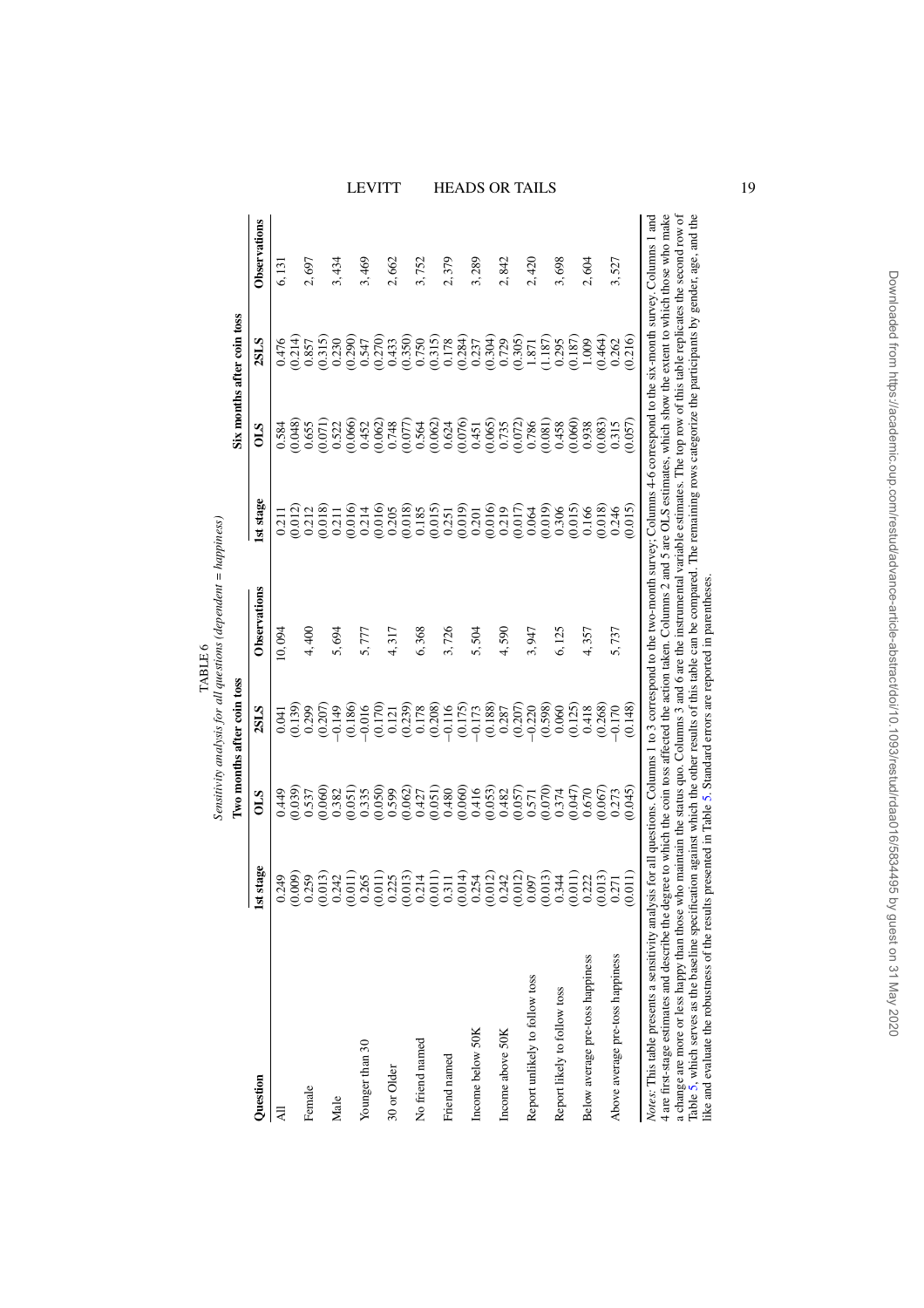reported happiness from changes the younger subjects, as do people who reported being unlikely to follow the coin toss, and whose baseline happiness is low. On the age dimension, this pattern is interesting because older subjects are less likely to make changes than younger ones. There are few discernible patterns in the 2SLS comparisons, in large part because of imprecision. There is weak evidence of higher 2SLS of making a change for women, those with higher incomes, and those with low pre-experiment happiness.

#### 4. POTENTIAL BIASES

There are many potential biases in the results presented above. The sources of bias fall into three broad categories: non-representativeness of the subject pool, selective response to the surveys, and untruthful answers to the survey questions. I tackle these three sets of concerns in turn, in each instance considering how the biases might affect the first-stage estimates (*i.e.* the willingness to follow the coin toss), the OLS estimates of the partial correlation between actually making a change and future happiness, and the instrumental variable estimate of the causal impact of taking an action on future happiness.<sup>16</sup> It is important to note, that with respect to the causal impact of the decision, many stories that might at first blush seem likely to bias the results (*e.g.* happy respondents are more likely to complete surveys, people who change are more likely to respond) in fact do not have a first-order impact on any of the estimates because there is randomization. In order for a factor to bias the 2SLS results, it must distort either the numerator or the denominator in the equation characterizing the Wald estimator above. Factors that do not differentially impact those who got heads versus tails wash out of that equation. I limit the discussion below to sources of bias which, if present, will have a first-order impact on the estimates. I focus the bias discussion on the seven-point happiness outcome that is the mainstay in the literature. The underlying logic extends to all the outcome measures.<sup>17</sup> Because there is no clear impact of less important decisions on happiness empirically, I focus the bias analysis on the set of important questions; it is only for these questions that the biases explored will affect the conclusions of the article.<sup>18</sup>

#### 4.1. *Non-representative subject pool*

There can be no doubt that the subject pool participating in this study is highly unusual. The great majority of the recruitment for the study was done through social media associated with Freakonomics, so participants are likely to both be aware of my prior research and favourably inclined towards it. Participants tended to be young, male, and highly educated. Secondly, in the recruiting for the study, I emphasized that I was only interested in people who were having a difficult time making a life decision. This was true both in the marketing to get subjects to the website, and in the messaging once subjects arrived at the site. Consequently, individuals who are on the margin are highly over-represented, intentionally, in the subject pool. Finally, this is a group which is apparently attracted to the idea of using a coin toss to potentially resolve major life dilemmas. It is unclear whether that is a trait that is widespread in the population. Finally, because fans of Freakonomics are over-represented in this group, they might be especially likely to be responsive to my requests that they should abide by the outcome of the coin toss.

<sup>16.</sup> While OLS is of less interest than either the first stage or instrumental variable estimates, I also discuss the impact of these biases on the OLS estimates.

<sup>17.</sup> The only happiness-related outcome asked of the third parties was the standard seven-point happiness question. That is an important reason why I focus on that question in the bias analysis. I felt the third parties might not be well situated to answer the other outcomes, although in retrospect I regret the decision not to ask the other questions.

<sup>18.</sup> For each bias analyzed, a parallel table for less important questions is presented in the appendix for completeness.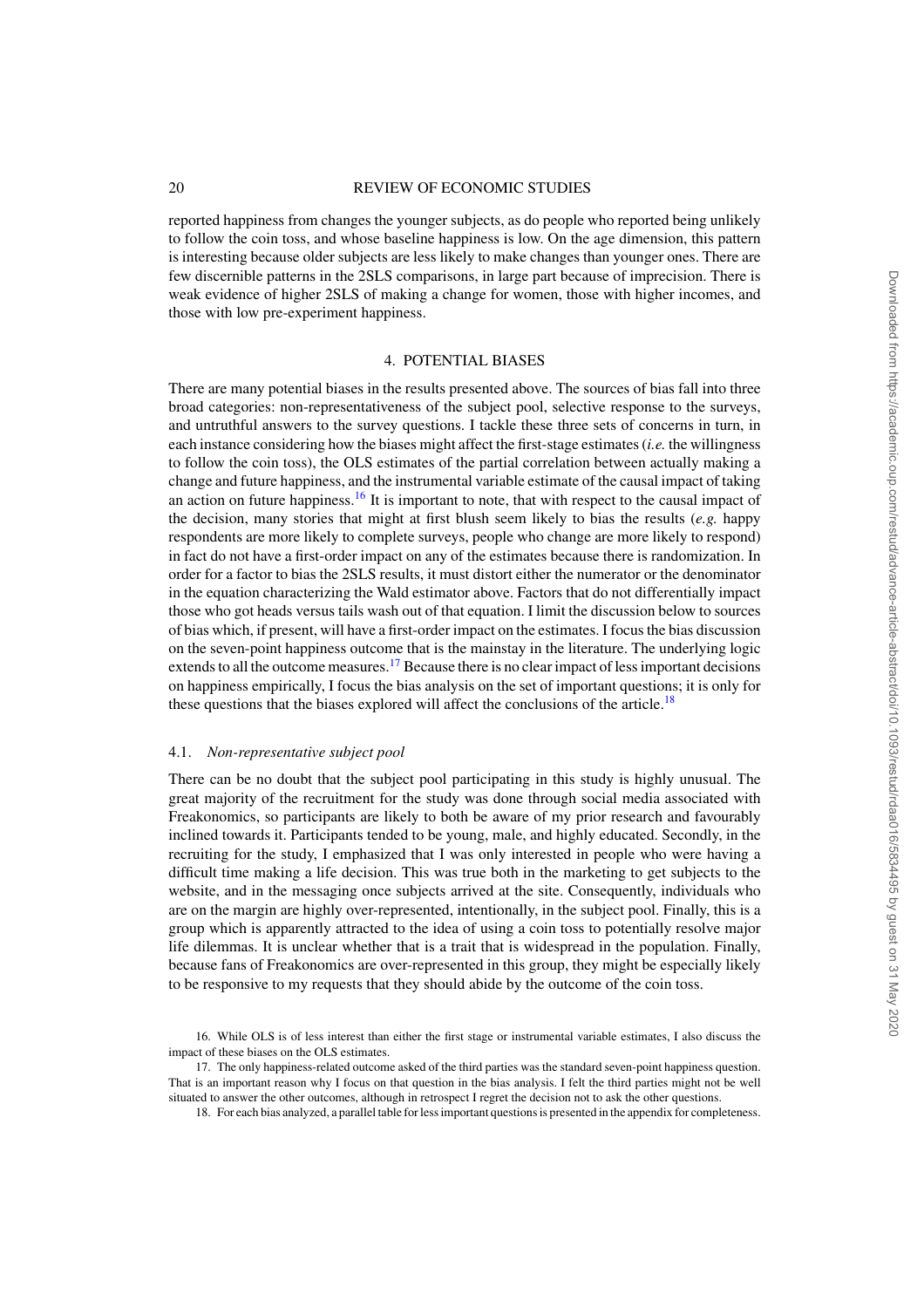All of these factors suggest that subjects in this sample are far more likely to have been influenced by the coin toss than would a randomly drawn sample, *i.e.*, the first stage is much stronger in this group than would be the case more generally.

It is less clear, however, precisely how or why this sample selection would bias the paper's estimates of causal effects of decisions. One possible channel would be that the people who participated in this study are particularly bad at making decisions on their own. So, for instance, they might tend to have difficulty making changes and wait far too long to make changes when it is obvious that a change needs to be made, and thus accrue large improvements to happiness once change occurs. However, if that were true I would have expected to see strong positive casual effects on happiness of making a change in the two-month survey, but that does not occur.

#### 4.2. *Selective survey responses*

The results presented throughout this article are based on the subset of study participants who completed surveys. If survey respondents are not a random sample of the coin flippers, a number of different biases may be introduced, depending on the nature of the selection. The presence of the third parties identified by the subjects potentially allow me to assess both the size and direction of these possible biases.

Selective survey response can potentially affect each of the estimates presented in this article: whether people follow the coin toss, the OLS estimates of changes on happiness, and the 2SLS estimates that use the coin toss as an instrument. I deal with these three cases in turn.

**4.2.1. Selective response biasing the first stage: are those who follow the coin toss more likely to report?.** The measured impact of the coin toss on making a change will be exaggerated if those who follow the coin toss are more likely to respond to the survey than those who go against it. Given that the website made it clear to participants that following the coin toss was important to me, it seems plausible that those who followed the coin toss would be more likely to respond. Those who make a change might tend to fill out the survey more often if they get heads, and those who do not make a change might complete the survey with a higher probability if they get tails. $19$ 

To measure the actual degree of sample selection on this dimension requires some group of research subjects for whom I know the action they took, even if they do not complete the survey. The third parties are critical in this dimension. Conditional on a third party having completed a questionnaire, I am able to compare the likelihood the subject completes a survey as a function of whether or not they followed the coin toss (using as a proxy the third party's assessment of whether the coin toss was followed). Table 7 does precisely this. Entries in the first two columns of the table are the percentage of subjects who complete a survey, conditional on the third party's opinion as to whether the subject followed the coin toss (column 1) or did not follow the toss

19. The effect of this type of selection on estimates of the causal link between making a change and subsequent happiness is more subtle. As long as the coin toss has some real impact on behavior, then the 2SLS estimates will be a mixture of that causal, randomization-induced variation and variation induced by the sample selection. If, for instance, the extra individuals who are induced to respond are (as good as) randomly drawn from the underlying subject distribution, then the 2SLS will be a mix of the true causal impact and the OLS estimate of the correlation between change and future happiness. But, it is also possible that the kind of people who are very sensitive to pleasing or disappointing the experimenter are different, on average, than the other subjects. These subjects might feel guilty after making a change, and be worse off after the change than other participants, leading the 2SLS estimate to be too small. One could tell equally compelling stories as to how the bias could go the other direction as well.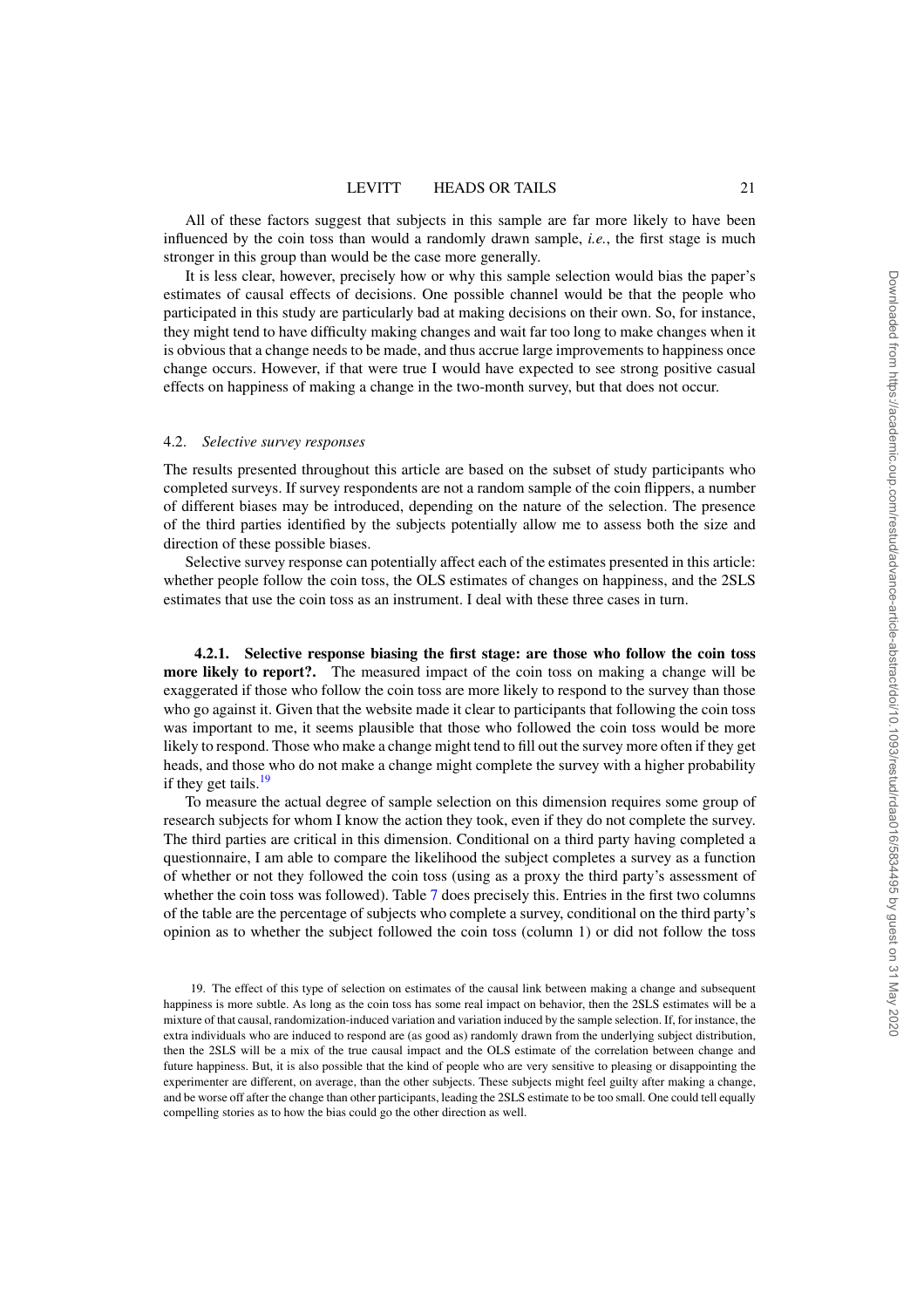|                  | Are coin flippers who follow the toss more likely to report? |                                                      |            |
|------------------|--------------------------------------------------------------|------------------------------------------------------|------------|
|                  | Third party says coin<br>flipper followed toss               | Third party says coin<br>flipper did not follow toss | Difference |
| Two-month survey | 0.856                                                        | 0.807                                                | 0.049      |
|                  | (0.017)                                                      | (0.021)                                              | (0.027)    |
|                  | $N = 443$                                                    | $N = 357$                                            |            |
| Six-month survey | 0.752                                                        | 0.681                                                | 0.071      |
|                  | (0.028)                                                      | (0.032)                                              | (0.043)    |
|                  | $N = 234$                                                    | $N = 207$                                            |            |

TABLE 7

*Notes:* This table explores whether the survey response rate for important questions is affected by whether the coin flipper follows the result of the flip. Questions which did not match up between the participant's and the third-party's survey were excluded. Columns 1 and 2 present coin flipper response rates according to whether the third party reported that the coin flipper did or did not follow the toss. Column 3 reports the resulting difference between the first two columns. The rows divide the results by two- and six-month survey responses. Standard errors are reported in parentheses.

(column  $2$ ).<sup>20</sup> The third column is the difference between the first two columns. Standard errors are in parentheses. The rows of the table correspond to the two-month and six-month surveys, respectively. Starting in the upper left corner, when the third party completes a two-month survey and says the action taken matches the coin toss, approximately 86% of the subjects also complete the survey. The second entry in the top row shows that when the third party says the subject did not follow the coin toss, reporting rates are roughly 81%, or 5 percentage points lower as shown in column 3. All the reporting rates are lower at the six-month survey, but the relative patterns are similar, with those who followed the coin toss 7 percentage points more likely to report. Thus, there does appear to biased reporting along this dimension. To the extent that third parties have imperfect knowledge of the actual actions taken by the coin flippers, $^{21}$  the numbers above actually understate the degree of selection due to attenuation bias.

A fair bit of algebra is required to ascertain the magnitude of the bias implied by the values in Table 7. Assuming the same degree of sample selection observed among this set of subjects holds across the whole population and factoring in measurement error as well, back-of-the-envelope calculations suggest that, for important decisions, about one-fifth of the estimated first-stage impact might be due to this bias on the two-month survey, and 25–30% of the six-month first-stage impact. $22$ 

**4.2.2. Selective response biasing OLS: are happy changers especially likely to report?.** It is possible that those who make a change feel particular pride if things turn out well and greater shame if the change feels like a mistake *ex post*. If that is the case, and pride leads to reporting and shame to non-reporting, then the OLS estimates of the benefit of a change will be exaggerated.<sup>23</sup>

20. Note that I did not ask the third parties whether the coin toss was followed, but rather, what action the subject took, which I then compare to the recommendation of the coin.

21. One way of measuring whether third parties accurately observe the actions taken is to compare responses of the coin flippers and the third parties when both complete the survey. For important questions, the two sources agree on the action taken roughly 90% of the time. For less important questions that number is roughly 83% of the time. Those numbers represent a lower bound on accurate assessment by third parties because some of the discordance may come from false reports on the part of the coin flipper.

22. See the Supplementary Appendix for the algebra underlying these calculations.

23. Although it might seem like this type of selection would be very damaging to the interpretation of the 2SLS results as well, in actuality, it is not likely to affect things much. It has no obvious impact on the first-stage estimates, because the selection is operating on the happiness dimension, not on whether a subject made a change or not. And because this type of selection affects both those who got heads and those who got tails, the overall level of reported happiness for those who flipped heads and tails—which determines the numerator of 2SLS – is not obviously biased.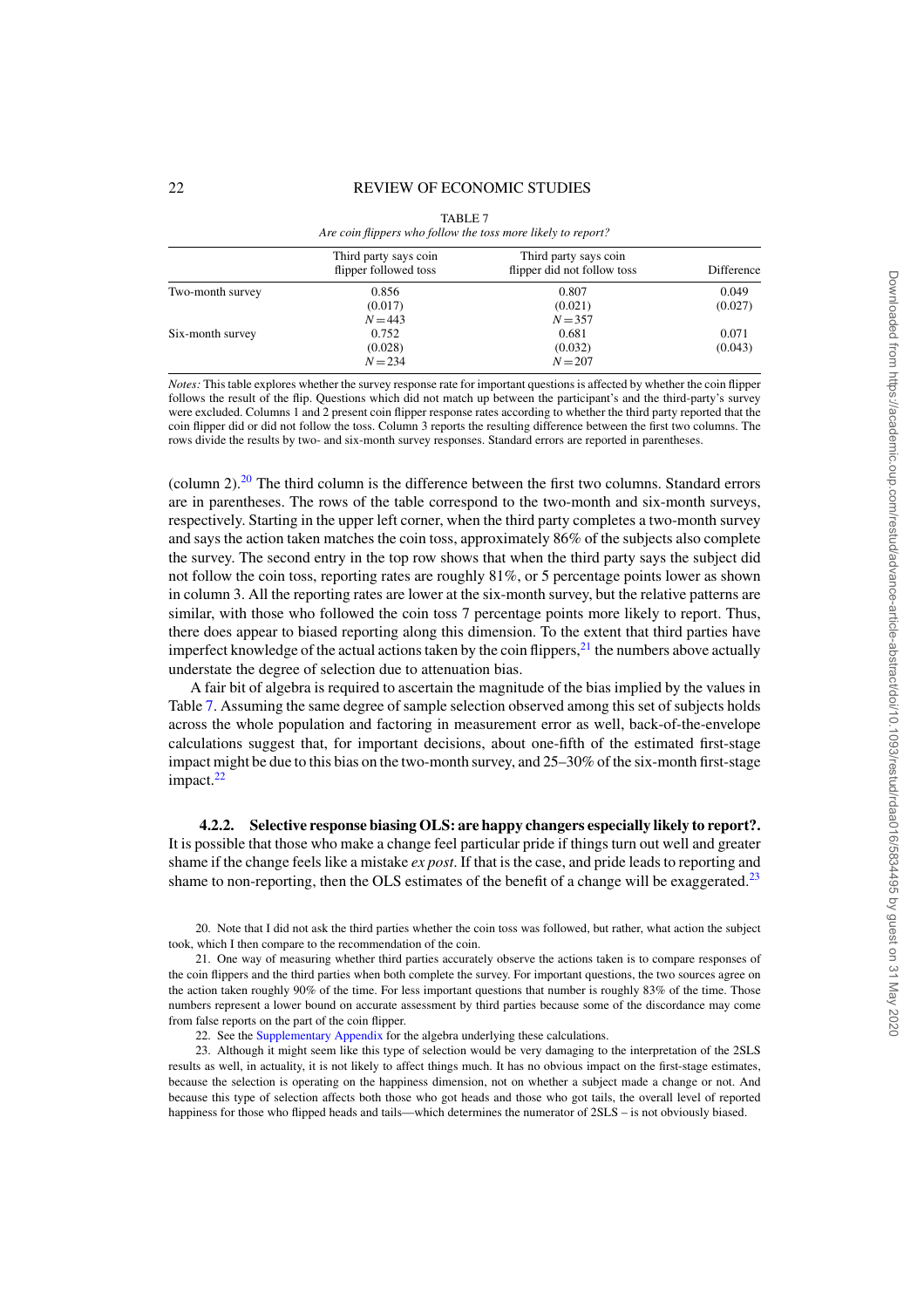|                                                             | <b>TABLE 8</b><br>Are happy changers especially likely to report? |                                                           |                  |
|-------------------------------------------------------------|-------------------------------------------------------------------|-----------------------------------------------------------|------------------|
|                                                             | Third party says<br>coin flipper<br>made a change                 | Third party says<br>coin flipper did<br>not make a change | Difference       |
|                                                             | Two-month survey                                                  |                                                           |                  |
| Third party says coin flipper<br>is happier than average    | 0.894<br>(0.026)<br>$N = 142$                                     | 0.832<br>(0.028)<br>$N = 185$                             | 0.062<br>(0.038) |
| Third party says coin flipper<br>is less happy than average | 0.819<br>(0.036)<br>$N = 116$                                     | 0.815<br>(0.021)<br>$N = 351$                             | 0.004<br>(0.041) |
|                                                             | Six-month survey                                                  |                                                           |                  |
| Third party says coin flipper<br>is happier than average    | 0.823<br>(0.032)<br>$N = 147$                                     | 0.688<br>(0.044)<br>$N = 112$                             | 0.136<br>(0.054) |
| Third party says coin flipper<br>is less happy than average | 0.689<br>(0.060)<br>$N = 61$                                      | 0.641<br>(0.045)<br>$N = 117$                             | 0.047<br>(0.075) |

*Notes:* This table explores whether the survey response rate for important questions is higher among happy coin flippers who make a change. Questions which did not match up between the participant's and the third-party's survey were excluded. The percent of coin flippers who completed a survey is presented in the cells. The first two columns divide responses according to whether the third party reported that the coin flipper made a change. The third column takes the difference between the first two columns. Rows divide the sample by whether the third party reported that the coin flipper's happiness was above- or below- average. The two panels reflect the two- and six-month survey responses, respectively. Standard errors are reported in parentheses.

Table 8 explores this possible bias. The top panel of the table corresponds to the two-month survey; the bottom panel reflects the six-month survey. In both cases, the sample is restricted to those subjects for whom a third party survey is completed. I divide the sample of subjects according to whether the third party says the subject is above or below the average level of happiness at the time of the follow-up survey. The columns of the table reflect whether the third party believes that the subject made a change. The entries in the table are the percent of subjects in that category who complete a survey. The parameter of interest is the difference-in-difference: are changers disproportionately likely to report when happy relative to non-changers. Focusing first on the top row of the top panel of the table, among subjects judged by their third party to be above average on happiness, reporting rates are six percentage points higher (89.4% versus 83.2%) when a change is made than when no change occurred. For subjects who are below average on happiness in the eyes of the third party, the gap in reporting rates is only 0.4 percentage points. This suggests that, indeed, there is potentially substantial bias at two months towards "happy changers" reporting, although the estimates are imprecise so that the t-stat on the difference is roughly equal to one. The same pattern, even stronger, appears in the bottom panel of the table which reflects the six-month survey. The difference is nearly nine percentage points (although again with a t-stat close to one because of imprecise estimates).

Back-of-the-envelope calculations imply that these differences in reporting will exaggerate the OLS estimates of making a change by roughly 10% on the two-month survey and roughly 20% on the six-month survey.

**4.2.3. Selective response biasing 2SLS: are happy heads and sad tails especially likely to report?.** It is not obvious why people who get heads would be disproportionately likely to report if happy, whereas those who get tails would do the opposite. If they do, however, it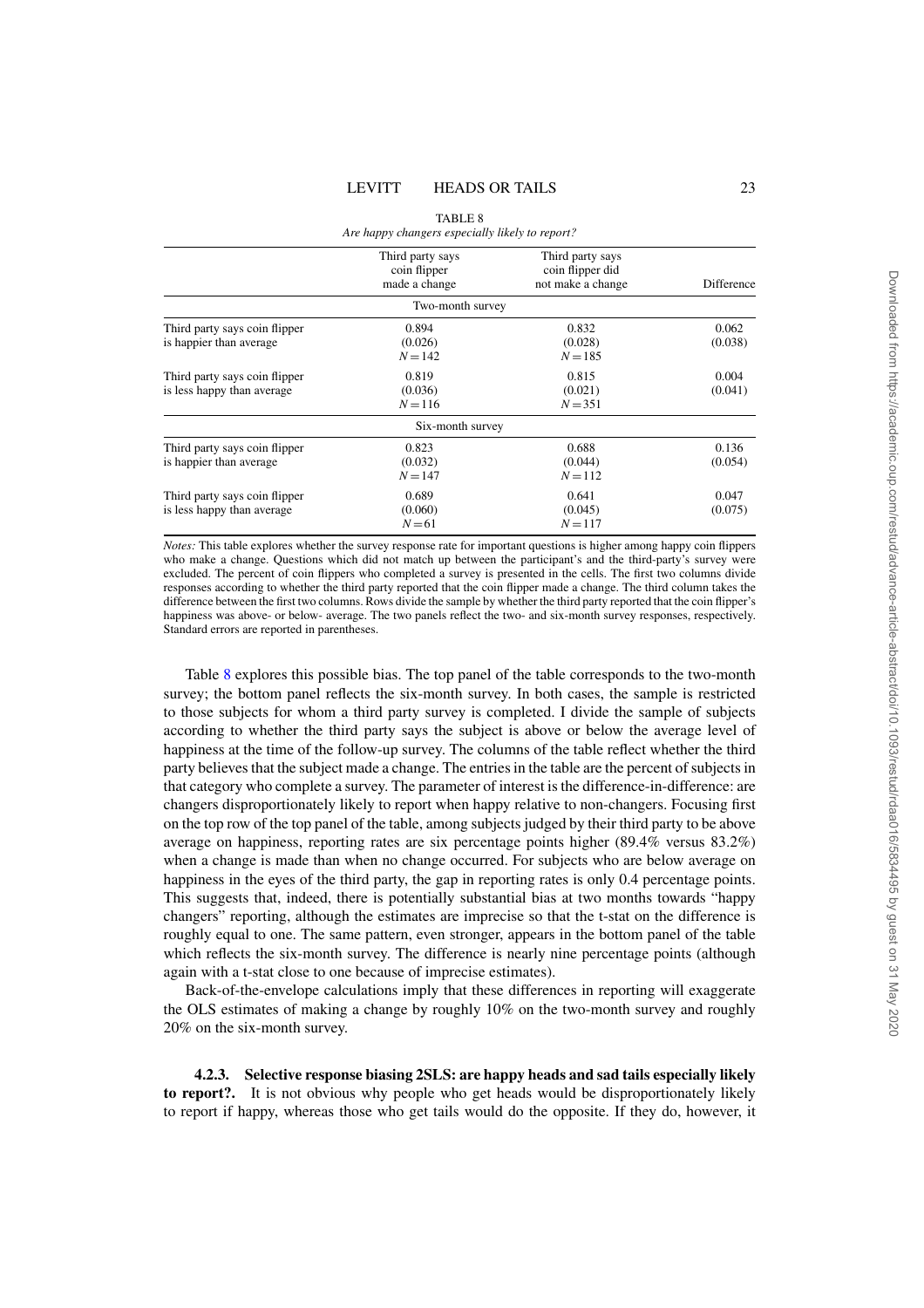#### TABLE 9 *Are happy heads and sad tails especially likely to report?*

|                                                          | Heads result | Tails result | Difference |
|----------------------------------------------------------|--------------|--------------|------------|
| Two-month survey                                         |              |              |            |
| Third party says coin flipper is happier than average    | 0.849        | 0.864        | $-0.015$   |
|                                                          | (0.026)      | (0.025)      | (0.037)    |
|                                                          | $N = 185$    | $N = 184$    |            |
| Third party says coin flipper is less happy than average | 0.794        | 0.823        | $-0.029$   |
|                                                          | (0.026)      | (0.023)      | (0.035)    |
|                                                          | $N = 243$    | $N = 283$    |            |
| Six-month survey                                         |              |              |            |
| Third party says coin flipper is happier than average    | 0.771        | 0.752        | 0.019      |
|                                                          | (0.037)      | (0.036)      | (0.051)    |
|                                                          | $N = 131$    | $N = 149$    |            |
| Third party says coin flipper is less happy than average | 0.663        | 0.630        | 0.033      |
|                                                          | (0.048)      | (0.049)      | (0.068)    |
|                                                          | $N=98$       | $N = 100$    |            |

*Notes:* This table explores whether the survey response rate for important questions is higher among happy coin flippers who flip heads and sad coin flippers who flip tails. The percent of coin flippers who completed a survey is presented in the cells. The first two columns divide responses according to whether the coin flippers flipped heads versus tails. The third column takes the difference between the first two. Rows divide the sample by whether the third party reported that the coin flipper's happiness was above- or below- average. The two panels reflect the two- and six-month survey responses, respectively. Standard errors are reported in parentheses.

will greatly bias the 2SLS estimates. Consequently, I explore whether this bias is present in the data in Table  $9<sup>24</sup>$ . This table has the same structure as Table 8. The only difference is that the columns of this table correspond to whether the subject got heads or tails. Once again, the difference-in-difference is the parameter of interest: if this bias is present, then happy heads should disproportionately report.

The numbers in Table 9 show no evidence of this form of bias. On both the two-month and six-month surveys, happy subjects are more likely to respond, but in neither case is there a notable difference between those who got heads versus those who got tails. $25$ 

#### 4.3. *Untruthful answers from the subjects*

In the cases considered above, sample selection is induced by differences in survey response rates across participants, but the maintained assumption is that the research subjects truthfully answer the questions that are asked. If respondents lie, this will also affect the estimates. In what follows, I consider three different types of lies that subjects might tell in follow-up surveys: (1) claiming to have followed the coin toss when that is not true, (2) exaggerating the degree of happiness after making a change, and (3) exaggerating how happy they are if they follow the coin toss. I address these three concerns in turn.

In testing for untruthful answers on the part of subjects, my approach is always the same: I compare the answers participants give to those of the third parties, under the assumption that the third parties have no reason to lie, unlike the subjects, who may be embarrassed about their actions

<sup>24.</sup> One possible story is experimenter demand effects. If sophisticated subjects managed to (correctly) infer that the purpose of this study was to use the coin toss as a randomizing device to estimate a causal impact of making a change on future happiness, and additionally guessed (incorrectly) that I was hoping to find that change is beneficial, then in order to please me, they might have differentially reported along these dimensions.

<sup>25.</sup> Interestingly, for less important questions at six months this bias is present, as shown in Supplementary Appendix Table 18.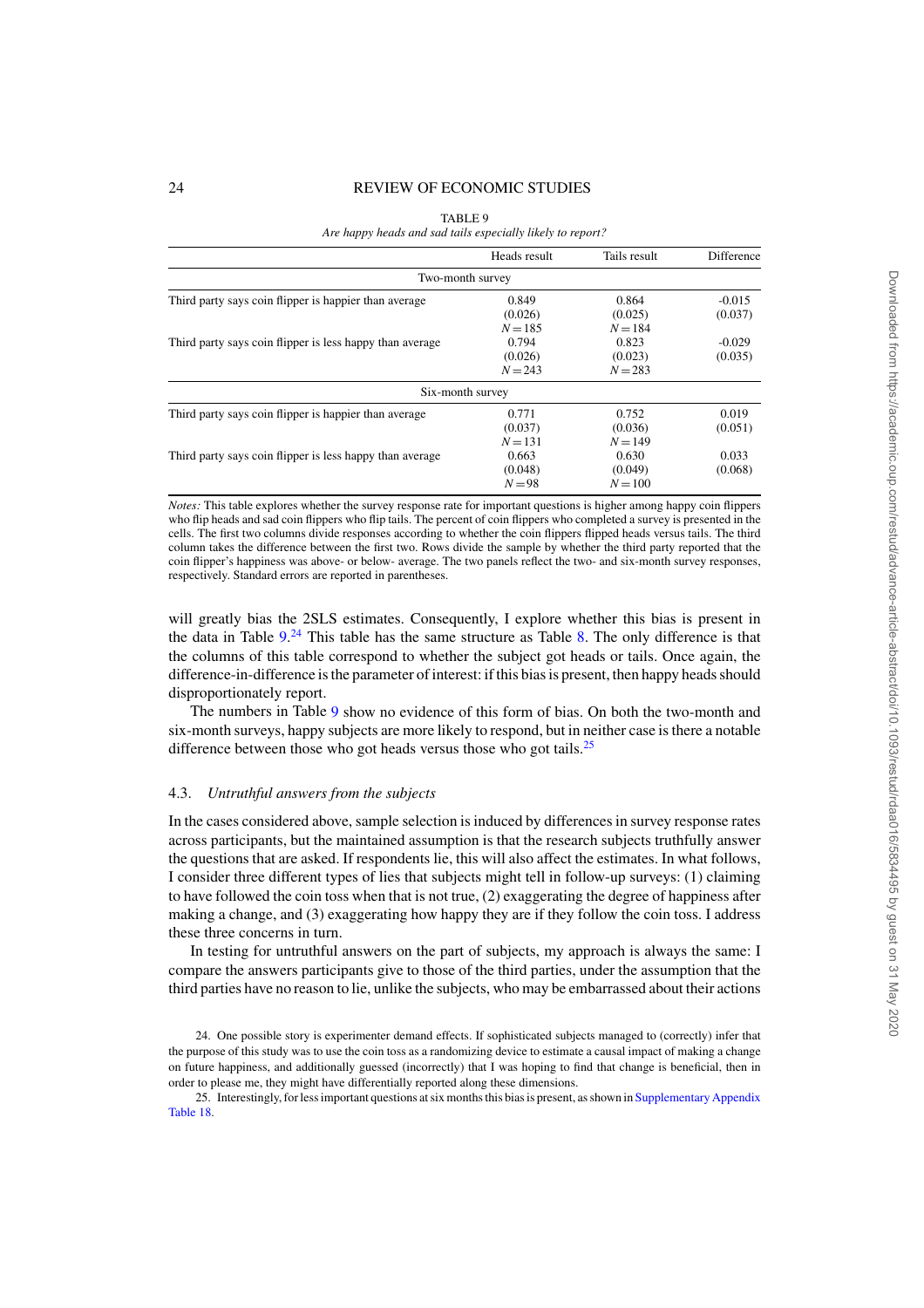TABLE 10

*Do coin flippers claim to have followed the toss when they have not actually done so? conditional on having a response from both the coin flipper and third party*

|                  | Flipper   | Third party |
|------------------|-----------|-------------|
| Two-month survey | 0.611     | 0.572       |
|                  | (0.019)   | (0.019)     |
|                  | $N = 661$ | $N = 661$   |
| Six-month survey | 0.548     | 0.557       |
|                  | (0.028)   | (0.028)     |
|                  | $N = 314$ | $N = 314$   |

*Notes:* This table explores whether coin flippers overreport having followed the toss for important questions. Questions which did not match up between the participant's and the third-party's survey were excluded. Column 1 presents the rate at which coin flippers report following the toss, while Column 2 presents the same information based on third party reports. The rows show results from the two- and six-month surveys, respectively. Standard errors are reported in parentheses.

or the consequences of their actions. Not all disagreements imply lying—third parties might not be fully informed—but to the extent that there are systematic patterns to the disagreements, this may be a sign of lying.

**4.3.1. Do subjects claim to have followed the toss when they have not actually done so?.** Subjects may feel pressure to say that they have followed the coin flip, especially because I so heavily emphasized the importance of doing so in advance of the coin being flipped.<sup>26</sup> An obvious impact of lying of this sort is that it will exaggerate the first-stage estimates. The most likely consequence for the 2SLS estimates will be to *understate* the true causal impact of a change. This is because the 2SLS estimate is the ratio of the difference in happiness of those flipping heads versus tails over the difference in the probability of making a change across heads and tails. The numerator is unaffected by this type of lying, but the denominator is exaggeratedly large, shrinking the 2SLS point estimate. OLS estimates of the value of making a change will also be biased towards zero because of attenuation bias associated with agents being misclassified.

Table 10 reports, for the set of subjects for whom I have survey responses from both the participant and the third party, the rate of coin toss following. Starting in the upper left corner of the table on the two-month survey, subjects report following the coin toss 61.1% of the time compared to 57.2% for third parties. The gap is smaller and reverses sign at six months. The data suggest some possibility that the two-month first stage may be exaggerated slightly (with the 2SLS estimates and OLS consequently understated), but do not support such a story for the six-month survey.

**4.3.2. Do subjects exaggerate how happy they are when they make a change?.** Although subjects do not have any particular reason to lie to the experimenter regarding how happy they are after a change, it is possible that they lie to themselves for psychological reasons. For instance, if making a change is costly (*e.g.* breaking up with a girlfriend), then it may be difficult for a person *ex post* to accept that the choice turned out poorly. A person may engage in self-deception not to have to feel the regret associated with the action. This sort of deception will have a first-order impact of exaggerating the OLS estimates of the impact of making a change. It will have no impact at all on the first-stage estimates, but will somewhat inflate the 2SLS estimates since a greater share of those who flipped heads will have made a change and exaggerated how happy they are.

26. Note, however, that both the two-month and six-month surveys emphasized that I only cared about the truth.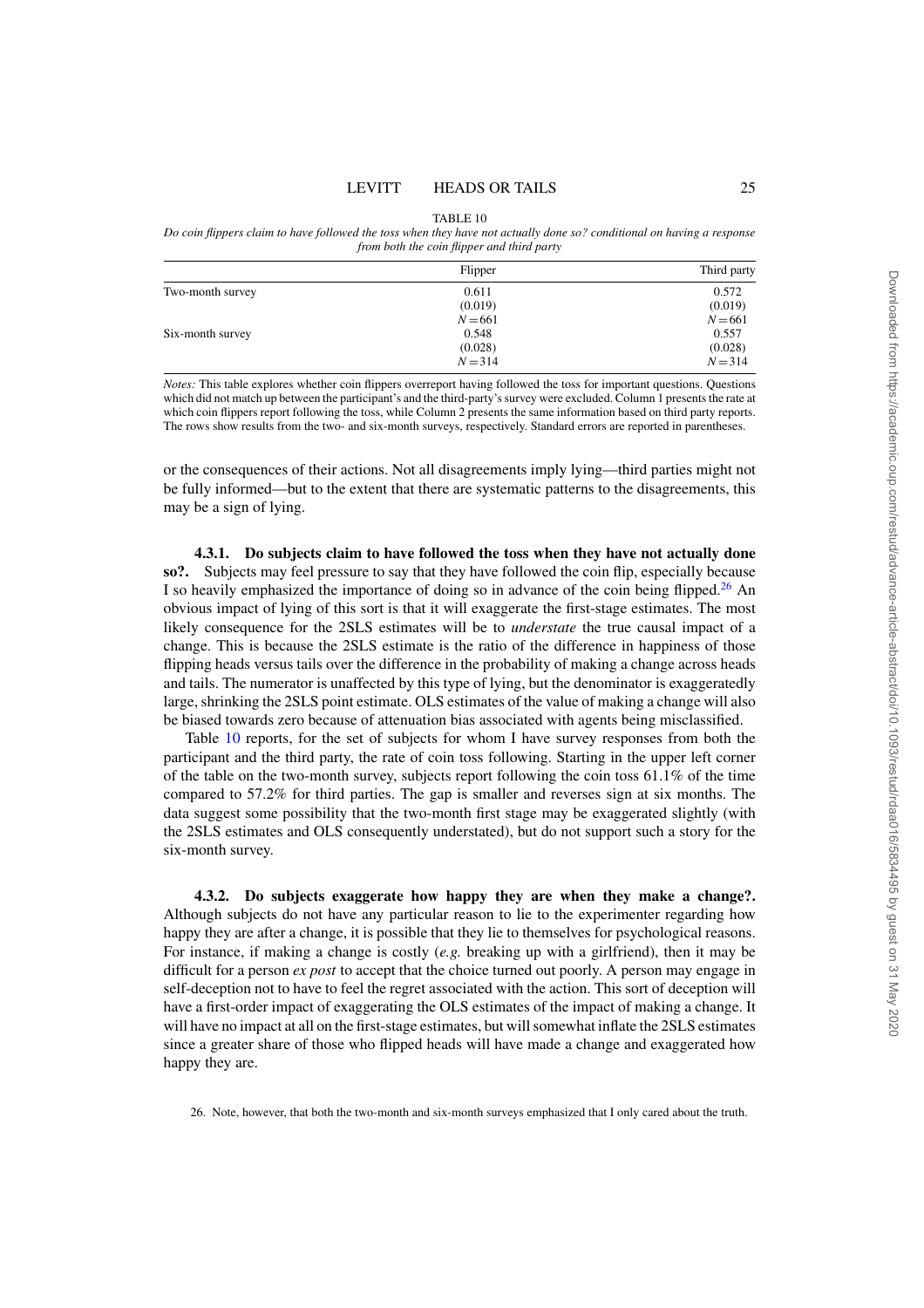| TABLE 11 |  |
|----------|--|

|  | Do participants who make a change exaggerate how happy they are? |  |  |  |  |  |  |  |  |
|--|------------------------------------------------------------------|--|--|--|--|--|--|--|--|
|--|------------------------------------------------------------------|--|--|--|--|--|--|--|--|

|                                                                                             | OLS 2M           | <b>Observations</b> | OLS 6M           | <b>Observations</b> |
|---------------------------------------------------------------------------------------------|------------------|---------------------|------------------|---------------------|
| Coin flipper report of own happiness                                                        | 0.828<br>(0.068) | 4316                | 1.059<br>(0.079) | 2708                |
| Coin flipper report of own happiness<br>Conditional on having third party response          | 1.010<br>(0.172) | 690                 | 1.337<br>(0.233) | 323                 |
| Third party report of coin flipper happiness<br>Conditional on having coin flipper response | 1.006<br>(0.180) | 690                 | 1.407<br>(0.261) | 323                 |

*Notes:* This table explores whether coin flippers who made a change are likely to exaggerate how happy they are for important questions. Questions which did not match up between the participant's and the third-party's survey were excluded. The first row presents the coefficent on whether the individual made a change from OLS regressions with the flipper's self-reported happiness as the lefthand variable. The second row presents the same information but conditional on having a response from the third party. The third row replaces the lefthand variable with the third party's report of the flipper's happiness. Columns report OLS results by two- and six-month survey results. Standard errors are reported in parentheses.

To test for this source of bias, I estimate the basic OLS specifications of the table, but using the *third party* estimate of how happy the subject is as the dependent variable, rather than the subject's own report. The assumption underlying this approach is that third parties have no obvious reason to distort their responses.<sup>27</sup>

I report the results of this exercise in Table 11. For purposes of comparison, the first two rows of the table report results using the subject's own happiness report. The first row replicates the basic specifications reported in Table 3 for important questions. The second row is identical to the first row, except that it limits the sample to those subjects for whom there is also a third party survey. This second row is relevant because that same sample restriction is present in the third row, which uses third party assessments of happiness as the dependent variable. A comparison between the three rows shows that restricting the sample somewhat increases the measured impacts (*i.e.* making a change is associated with a greater increase in happiness in the subset of the population where both the subject and the third party respond), but that the results are not particularly sensitive to whether I use the subject's own happiness as the outcome or the third party's assessment. Consequently, there is little evidence that this bias is present empirically.<sup>28</sup>

#### 4.4. *Summary of potential biases*

Summarizing the discussion above, it is likely that the first-stage estimates in this paper are exaggerated, both because of the selected sample participating in this study and reporting biases. There is also evidence that differential reporting may bias upward the OLS estimates of making a change on subsequent happiness by 10–20%. There is no obvious evidence for strong bias in the 2SLS, nor does it seem to be the case that lying (as opposed to differential reporting rates) is biasing the various estimates.

27. It is possible that the coin flipper misrepresents his or her happiness not just to the experimenter, but also to friends and family, in which case their assessment might also be biased. If that is the case, than using third party evaluations may not fully address the bias due to misrepresentation.

28. In principle, I can carry out the same exercise using the third party happiness reports as the dependent variable in the 2SLS estimates to test whether misreporting of happiness might bias the 2SLS estimates. In practice, however, the estimates are so imprecise that they are uninformative. The 2SLS standard errors when I restrict the sample to cases where both the subject and the third party report are roughly one in the two month survey and nearly three in the three-month survey. Thus, no reasonable hypothesis can be rejected by the data.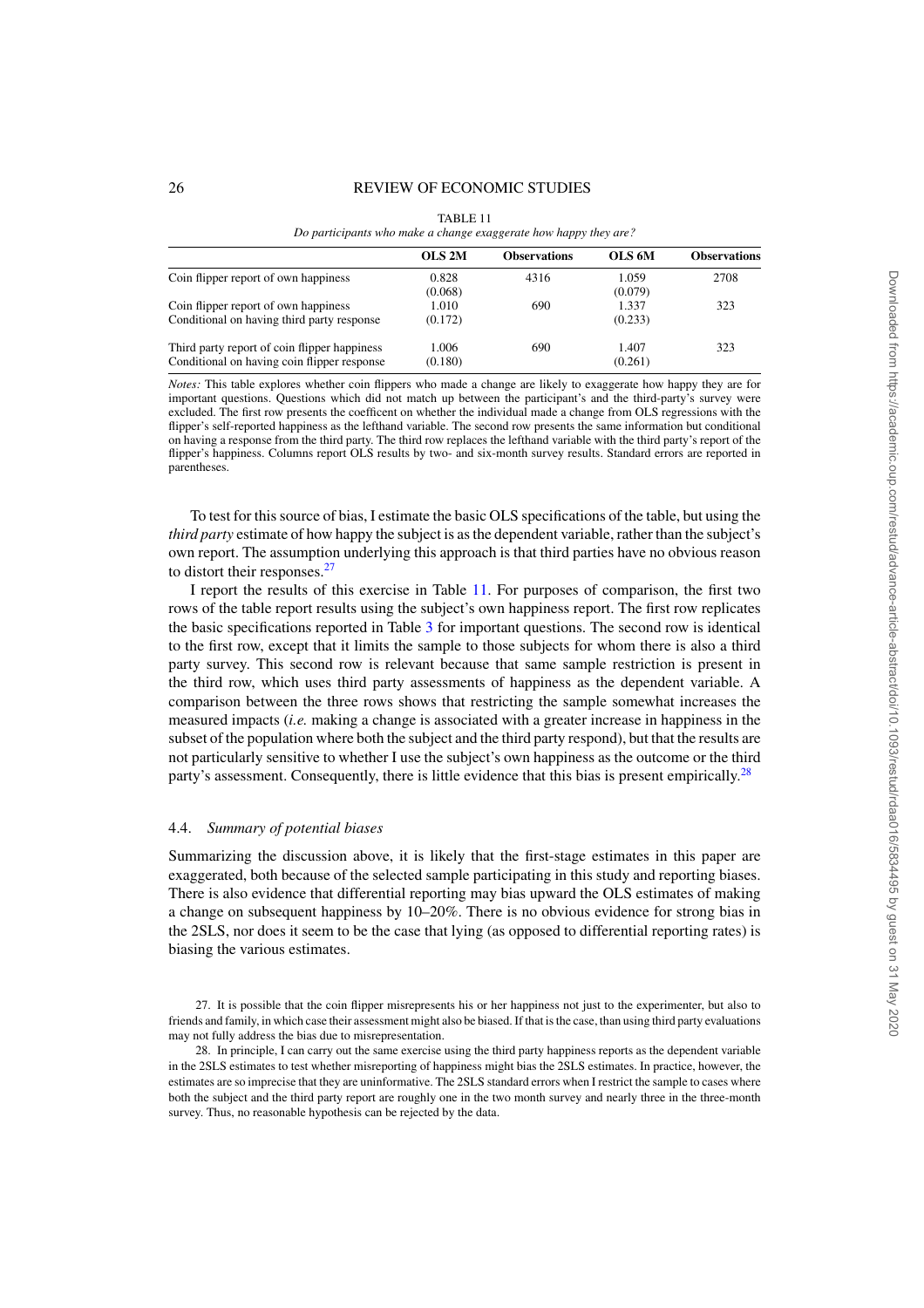#### 5. CONCLUSION

The results of this article suggest the presence of a substantial bias against making changes when it comes to important life decisions, as evidenced by that fact that those who do make a change report being no worse off after two months and much better off six months later. Stronger results, with the same implication, are found using related outcome measures, such as whether the participant is better off today than six months ago, whether he/she made the correct decision, and whether he/she would stick to that decision in a perfect foresight world. The results of this article are, of course, merely suggestive. If the results are correct, then admonitions such as "winners never quit and quitters never win," while well-meaning, may actually be extremely poor advice.

A reasonable question to ask is why so many study participants were willing to let major life decisions be dictated by a coin toss. One simple explanation is that many participants were truly on the margin. Consequently, very small benefits (*e.g.* furthering scientific knowledge, a desire to please the experimenter who made it clear that I hoped they would follow the coin toss) were sufficient to sway behaviour. Alternatively, more complex mechanisms such as regret aversion (Fehr *et al.*, 2013) may be responsible. If regret is a product of decisions that one has control over, giving up control to a randomizing device may, lessen possible regret, thus enhancing expected utility.

A large literature in psychology focuses on the "hedonic treadmill," which posits that happiness mean reverts to a relatively fixed, individual-specific set point in the long run (see, for instance, Lyubomirski, 2010). The results of my study suggest that this phenomenon does not appear to operate strongly at a six-month time horizon, at least for the sample I observe. Unfortunately, because the results and purpose of the coin flipping experiment are now public, it would be difficult to obtain reliable happiness responses from my participants in the future.

Empirical economists are increasingly moving from a role of consumers of data to producers of data. This article represents an extreme expression of that trend. It is difficult to imagine how one could hope to answer the questions addressed in this article without generating the data. As the prominence of social media grows, opportunities to recruit subject pools for randomized field experiments from broad swaths of the population will only increase.

*Acknowledgments*. I would like to thank Gary Becker, Stephen Dubner, Henry Farber, Lawrence Katz, Alan Krueger, John List, Susanne Neckermann, Chad Syverson, two anonymous referees, and the editor Nicola Gennaioli for valuable comments. Erin Robertson did an amazing job spearheading the project. Anya Marchenko, Ellen Murphy, and Mattie Toma provided outstanding research assistance.

#### **Supplementary Data**

Supplementary data are available at *Review of Economic Studies* online.

#### **REFERENCES**

ANDERSON, E. and SIMESTER, D. (2003), "Effects of \$9 Price Endings on Retail Sales: Evidence from Field Experiments", *Quantitative Marketing and Economics*, **1**, 93–110.

BECKER, S. and BROWNSON, O. (1964), "What Price Ambiguity? Or the Role of Ambiguity in Decision-Making", *Journal of Political Economy*, **72**, 62–73.

BERTRAND, M. and MULLAINATHAN, S. (2001), "Do People Mean What They Say? Implications for Subjective Survey Data", *American Economic Review*, **91**, 67–72.

BOWLES, S., BOYD, R. CAMERER, C., *et al.* (2001), "In Search of Homo Economicus: Behavioral Experiments in 15 Small-Scale Societies", *American Economic Review*, **91**, 73–78.

CAMERER, C. (1995), "Individual Decision Making", in Kagel, J. and Roth, A. (eds) *The Handbook of Experimental Economics* (Princeton, NJ: Princeton University Press).

CHAUDHURI, A (2011), "Sustaining Cooperation in Laboratory Public Goods Experiments: A Selective Survey of the Literature", *Experimental Economics*, **14**, 47–83.

DELLAVIGNA, S. (2009), "Psychology and Economics: Evidence from the Field", *Journal of Economic Literature*, **47**, 315–372.